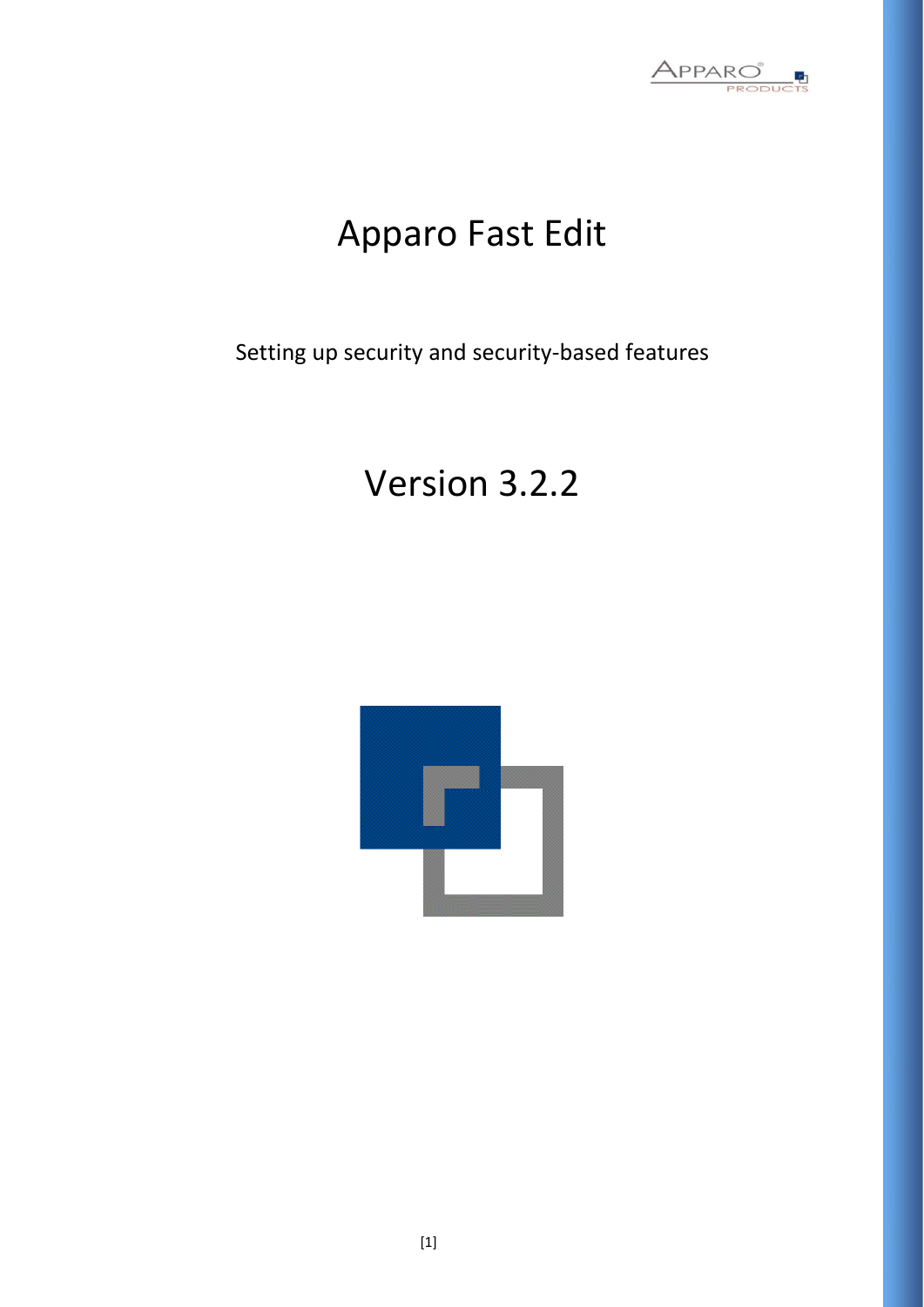

| $\mathbf{1}$     |                                |                                                                                  |  |
|------------------|--------------------------------|----------------------------------------------------------------------------------|--|
|                  | 1.1                            |                                                                                  |  |
| $\overline{2}$   |                                |                                                                                  |  |
|                  | 2.1                            |                                                                                  |  |
|                  | 2.2                            |                                                                                  |  |
|                  | 2.3                            |                                                                                  |  |
|                  | 2.4<br>2.4.1<br>2.4.2<br>2.4.3 | "Security" feature / Running a Business Case for special security groups only  8 |  |
|                  | 2.5<br>2.5.1<br>2.5.2          |                                                                                  |  |
|                  |                                |                                                                                  |  |
|                  | 2.6                            |                                                                                  |  |
|                  | 2.7                            |                                                                                  |  |
|                  | 2.8<br>2.8.1<br>2.8.2<br>2.8.3 |                                                                                  |  |
| $\boldsymbol{3}$ |                                |                                                                                  |  |
|                  | 3.1                            |                                                                                  |  |
|                  | 3.2                            |                                                                                  |  |
|                  | 3.3                            |                                                                                  |  |
|                  | 3.4                            |                                                                                  |  |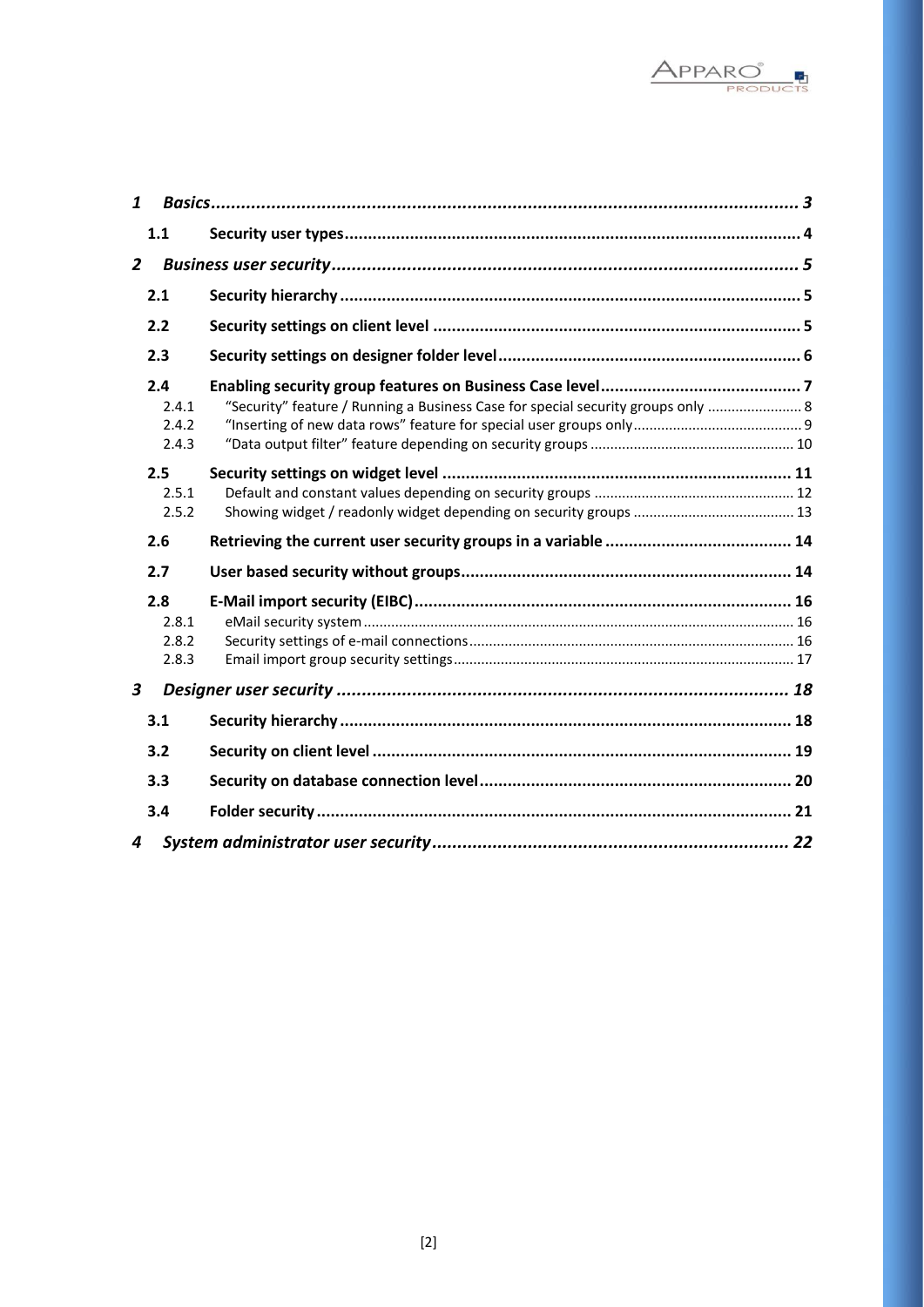

### <span id="page-2-0"></span>**1 Basics**

Apparo is automatically using the security system of the underlying Business Intelligence system like Qlik Sense or IBM Cognos Analytics.

For the Apparo Stand-Alone version it is using either MS Active Directory (with SSO) or LDAP.

If you want to enter more than one security group, you need to **separate the groups by comma**. Example: Group\_A, Group\_B, Group\_C.

**You can use placeholders** as \* and & too: controlling\* is the same like controllingAfrica, controllingEurope

The most security settings are white list based, which means if you enter one or several security groups then the access is restricted to those groups. If you leave it empty, then all users have full access.

**Hint: Security group names are case-sensitive**

#### **Please note:**

**If you use security groups then it is important to restrict Apparo on system level too. Therefore please look into the chapter "System administrator user security" too.**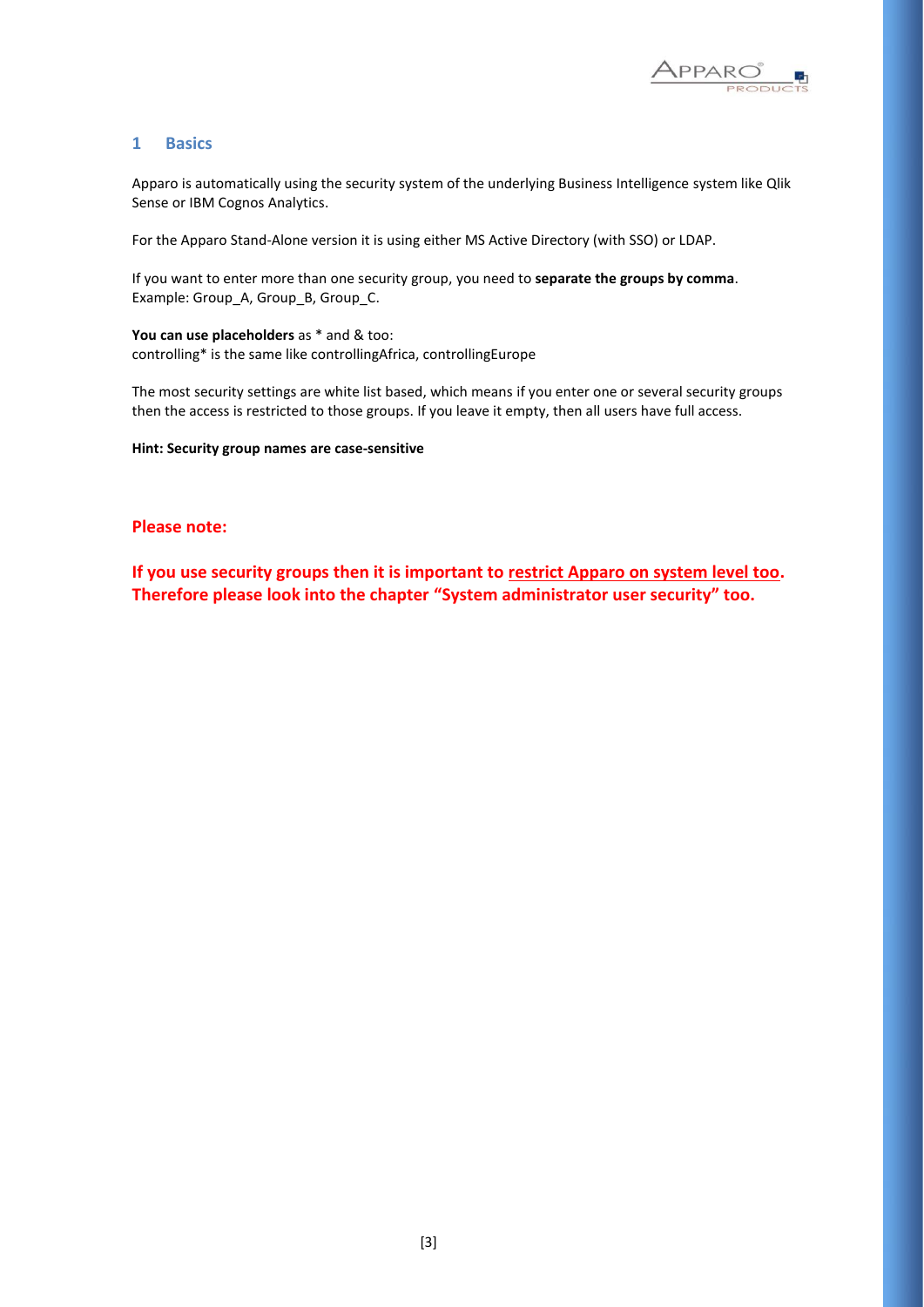

#### <span id="page-3-0"></span>**1.1 Security user types**

There are 3 different user types:

• **business users** (using Business Cases, the normal user)

The security settings for business users are mainly focused on the question:

Who is allowed to see, change or insert data, which means security groups are used to filter data output and input, restrict the access or control features and the behaviour of widgets.

• **designer users** (creating Business Cases, the administrator and designer)

The security settings for designer users are restricted to the access and edit rights within the Apparo designer.

# • **System administrator users**

Caring about system administration & configuration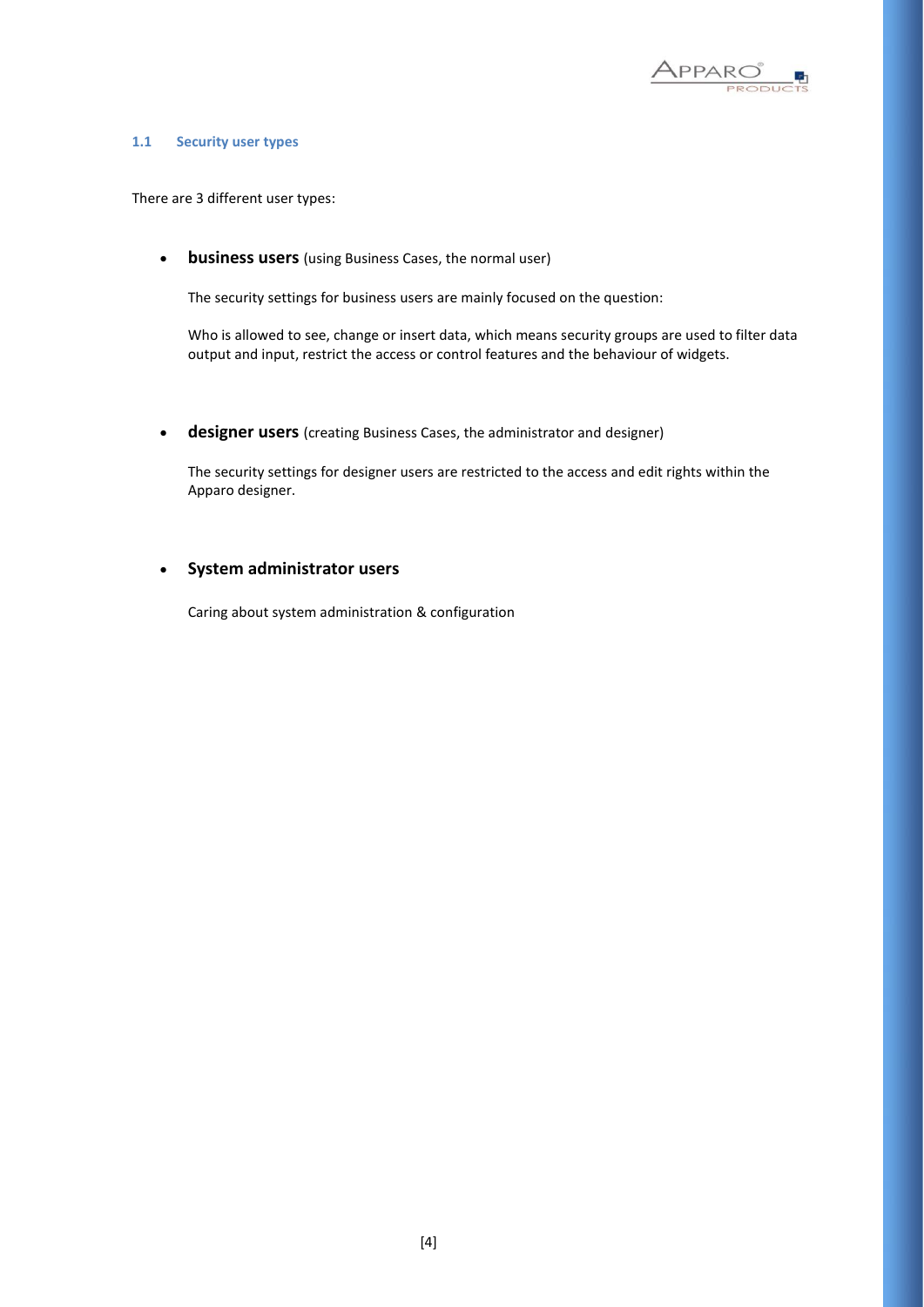

#### <span id="page-4-0"></span>**2 Business user security**

The behaviour of a Business Case can depend on security groups too.

#### <span id="page-4-1"></span>**2.1 Security hierarchy**

The security is hierarchically organized.

From top to bottom:

- Security settings on **client** level
- Security settings on **designer folder** level
- Security settings on **Business Case** level
- Security settings on **feature** level
- Security settings on **widget** level

# <span id="page-4-2"></span>**2.2 Security settings on client level**

|                                                                                                                                                                     | <b>Apparo Demonstration</b> |                                                  |                                                                                                                                                                                                                                                             |                                     | <b>Settings of client Demonstration</b> |              |
|---------------------------------------------------------------------------------------------------------------------------------------------------------------------|-----------------------------|--------------------------------------------------|-------------------------------------------------------------------------------------------------------------------------------------------------------------------------------------------------------------------------------------------------------------|-------------------------------------|-----------------------------------------|--------------|
| <b>Client head</b>                                                                                                                                                  | General                     | Languages                                        | Default numeric & datetime formats                                                                                                                                                                                                                          |                                     | <b>Access rights</b>                    | Automatic ta |
| <b>Business Log</b>                                                                                                                                                 | Portal                      |                                                  | Colours of portal and designer                                                                                                                                                                                                                              | <b>Business case standard style</b> |                                         | Login page   |
|                                                                                                                                                                     |                             |                                                  | Each client has an unique name and optional security groups that are necessary for using it.                                                                                                                                                                |                                     |                                         |              |
| Client identifier                                                                                                                                                   |                             |                                                  | Demo                                                                                                                                                                                                                                                        |                                     |                                         | $\star$      |
|                                                                                                                                                                     |                             |                                                  | A unique identifier for the client. This identifier will be used as a folder name on the<br>server's filesystem name for client specific files. Client identifier may contain only basic<br>letters a-z, A-Z, numbers 0-9, dashes or underscore characters. |                                     |                                         |              |
| Client name                                                                                                                                                         |                             |                                                  | Demonstration                                                                                                                                                                                                                                               |                                     |                                         |              |
|                                                                                                                                                                     |                             |                                                  | An unique name for the client.                                                                                                                                                                                                                              |                                     |                                         |              |
|                                                                                                                                                                     |                             | Client is enabled and Business Cases can be used | ✔                                                                                                                                                                                                                                                           |                                     |                                         |              |
| Client security groups (comma separated list)<br><b>MandantDEMO</b>                                                                                                 |                             |                                                  |                                                                                                                                                                                                                                                             |                                     |                                         |              |
|                                                                                                                                                                     |                             |                                                  |                                                                                                                                                                                                                                                             |                                     |                                         |              |
| Each user must be mapped to a client. If an user is member of at least one of these<br>security groups (separated by comma) then the user is member of this client. |                             |                                                  |                                                                                                                                                                                                                                                             |                                     |                                         |              |

If you add users group(s) here then each business user **must be member of at least 1 group** to be able to **run a Business Case** of this client.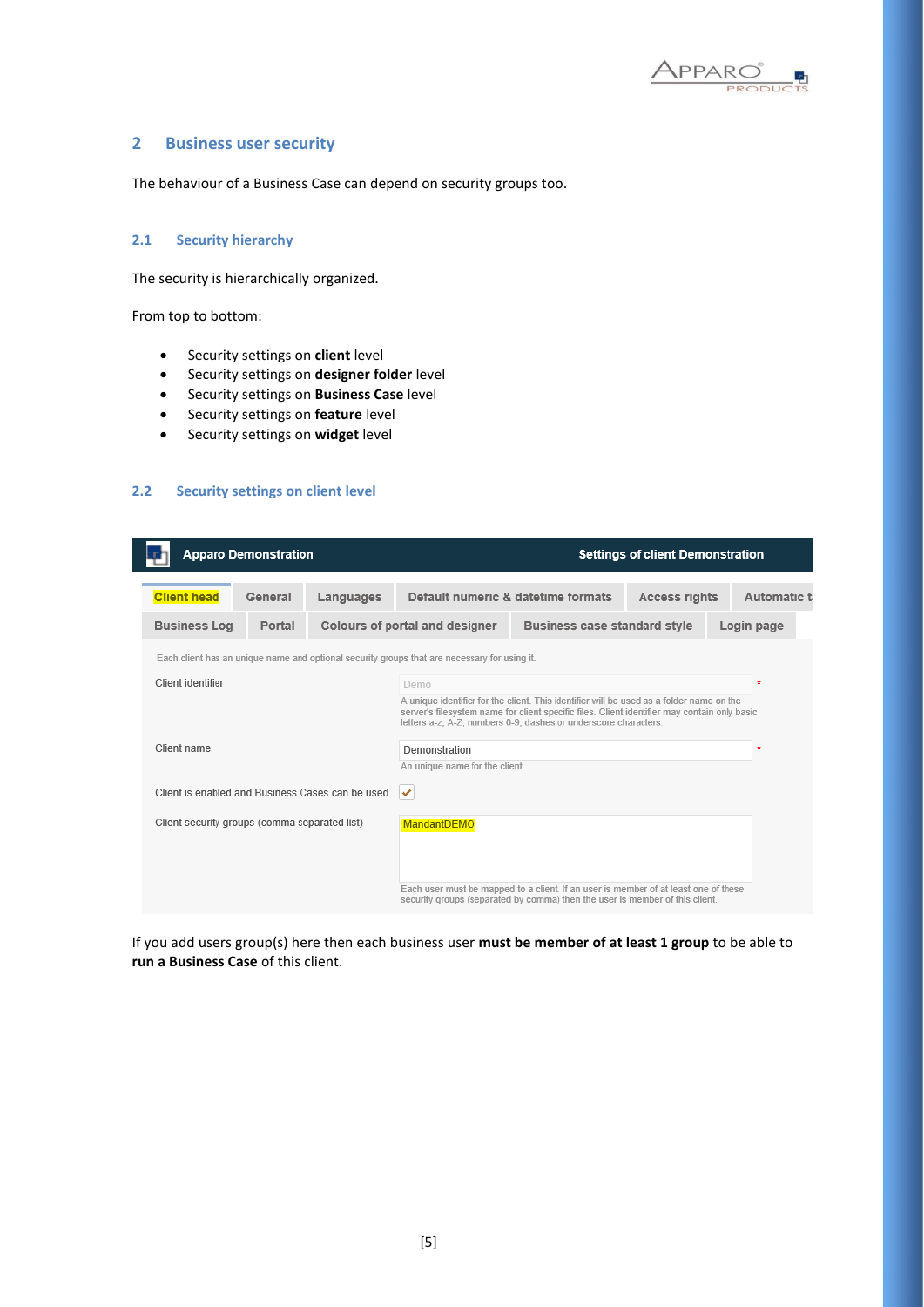

#### <span id="page-5-0"></span>**2.3 Security settings on designer folder level**

The folders are in the Apparo Designer, left side:

| <b>New</b> | <b>Edit</b>                    |                                                   |  |  |  |  |
|------------|--------------------------------|---------------------------------------------------|--|--|--|--|
|            |                                |                                                   |  |  |  |  |
|            | <b>Business Case Folders</b>   |                                                   |  |  |  |  |
|            |                                | <b>E</b> Demonstration for IBM Cognos Analytics   |  |  |  |  |
|            |                                | ▶ ■ Demo page #01 Report Commenting               |  |  |  |  |
|            |                                | <b>Demo page #02 Commenting &amp; change html</b> |  |  |  |  |
|            |                                | <b>Demo page #03 Excel App Replacement</b>        |  |  |  |  |
|            |                                | Demo page #03 tables & refresh                    |  |  |  |  |
|            | <b>Demo page #04 Dashboard</b> |                                                   |  |  |  |  |
|            | $\Box$ Demo page #04 workflow  |                                                   |  |  |  |  |
|            |                                | $\Box$ Demo page #05 scripts & procedures         |  |  |  |  |
|            | $\Box$ Demo page #06 Excel     |                                                   |  |  |  |  |
|            | $\Box$ Demo page #07 quality   |                                                   |  |  |  |  |
|            |                                | <b>Demo page #08 logging &amp; auditing</b>       |  |  |  |  |
|            | Demo page #09 variables        |                                                   |  |  |  |  |

Just press the "Edit" button and you see:

| Name of this Business Case folder                                                                 | Demo page #04 workflow |
|---------------------------------------------------------------------------------------------------|------------------------|
| Description of this Business Case folder                                                          |                        |
| Necessary security group to see and open this folder                                              |                        |
| Necessary security group to edit/delete this folder                                               |                        |
| Necessary security group for running the included<br>Business Cases of this folder and subfolders |                        |
| Necessary security groups with limited access to<br>Business Cases of this folder and subfolders  |                        |

You can use security groups for controlling

- what user group can **see/open, edit/delete this folder**
- what user group can **run the Business Cases** that are inside a folder
- what user group can **see the Businness Cases in read-only mode** (limited access) only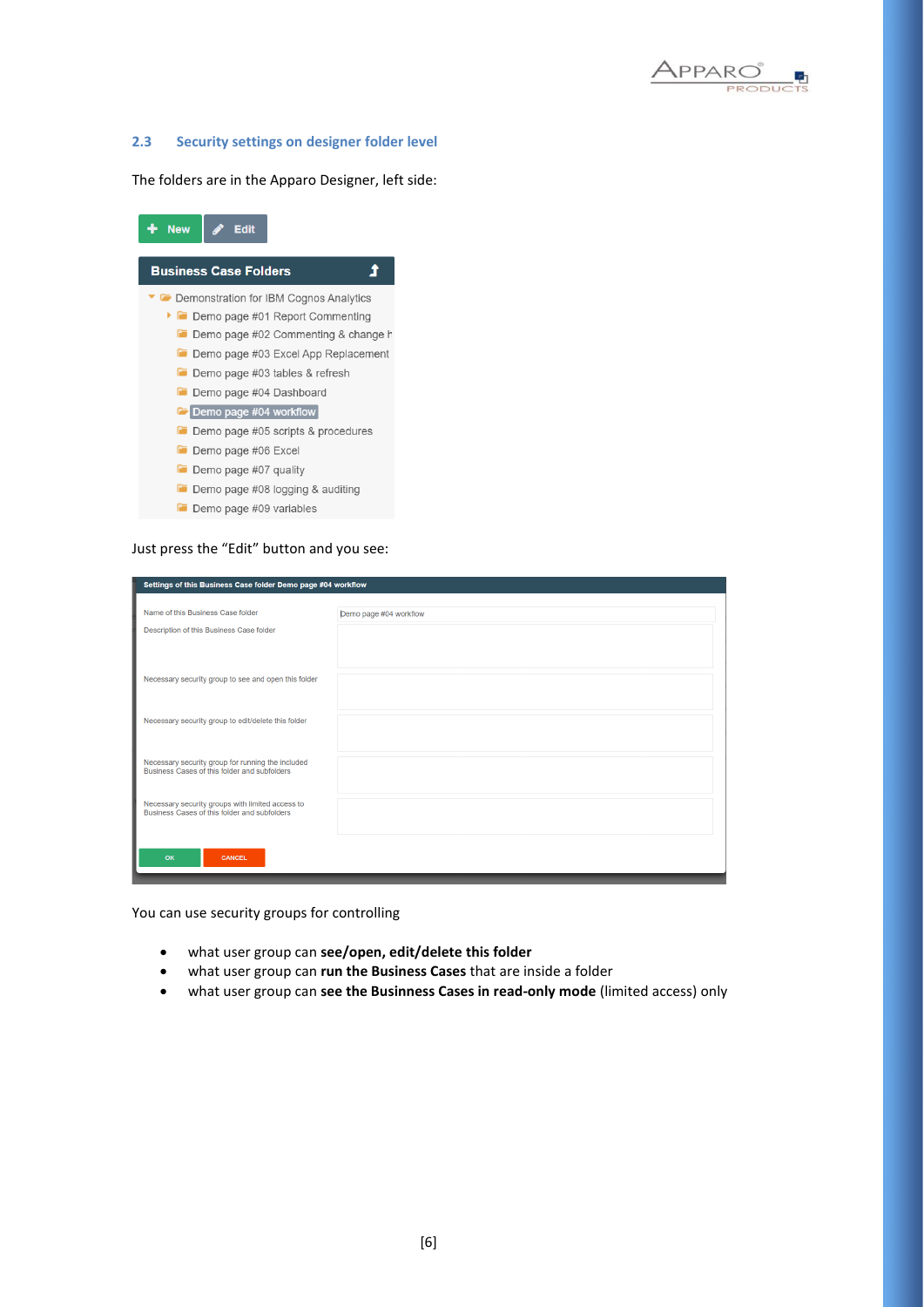

#### <span id="page-6-0"></span>**2.4 Enabling security group features on Business Case level**

The security on Business Case level must be enabled first.

Click the '**Features'** button in the top right corner of the Business Case edit view.

The security features can be enabled in the chapter '**Access control**' in the tab '**Security':**

| Please select all features that you want to use in this Business Case: |   |                                                               |   |
|------------------------------------------------------------------------|---|---------------------------------------------------------------|---|
| Insert/delete/update/copy                                              |   | <b>Actions and scripts</b>                                    |   |
| $\triangleright$ Inserting of new data rows                            |   | Widget data calculations                                      |   |
| $\triangleright$ Editing of data rows                                  | ✔ | My own action buttons                                         |   |
| $\triangleright$ Deleting of data rows                                 | ✔ | Automatic scripts and database procedures                     |   |
| $\triangleright$ Bulk data update                                      |   | Other                                                         |   |
| $\triangleright$ Copying of data rows                                  |   | $\triangleright$ Refreshing data                              |   |
| Excel                                                                  |   | My own database error messages                                |   |
| $\triangleright$ Excel import                                          | ✔ | $\triangleright$ Filtering                                    | ✔ |
| $\triangleright$ Excel export                                          | ✔ | $\triangleright$ Data transaction handling                    |   |
| Data quality                                                           |   | <b>Access control</b>                                         |   |
| ▶ Data row validator                                                   |   | v Security                                                    |   |
| $\triangleright$ Checking primary key                                  | ✔ | <b>Security</b>                                               |   |
| Data change history                                                    |   | <b>Enable security settings for starting BC</b><br><b>YES</b> |   |
| $\triangleright$ Auditing of data changes                              |   | Enable security group dependent behaviour<br><b>YES</b>       |   |
| Data history                                                           |   | > Limited access (readonly mode)                              |   |
|                                                                        |   |                                                               |   |
| OK<br><b>CANCEL</b>                                                    |   |                                                               |   |
|                                                                        |   |                                                               |   |

- **Enabling security settings for starting BC** will add the feature who can run this Business Case
- **Enabling security group dependent behaviour** will enable all security settings on widget and feature level.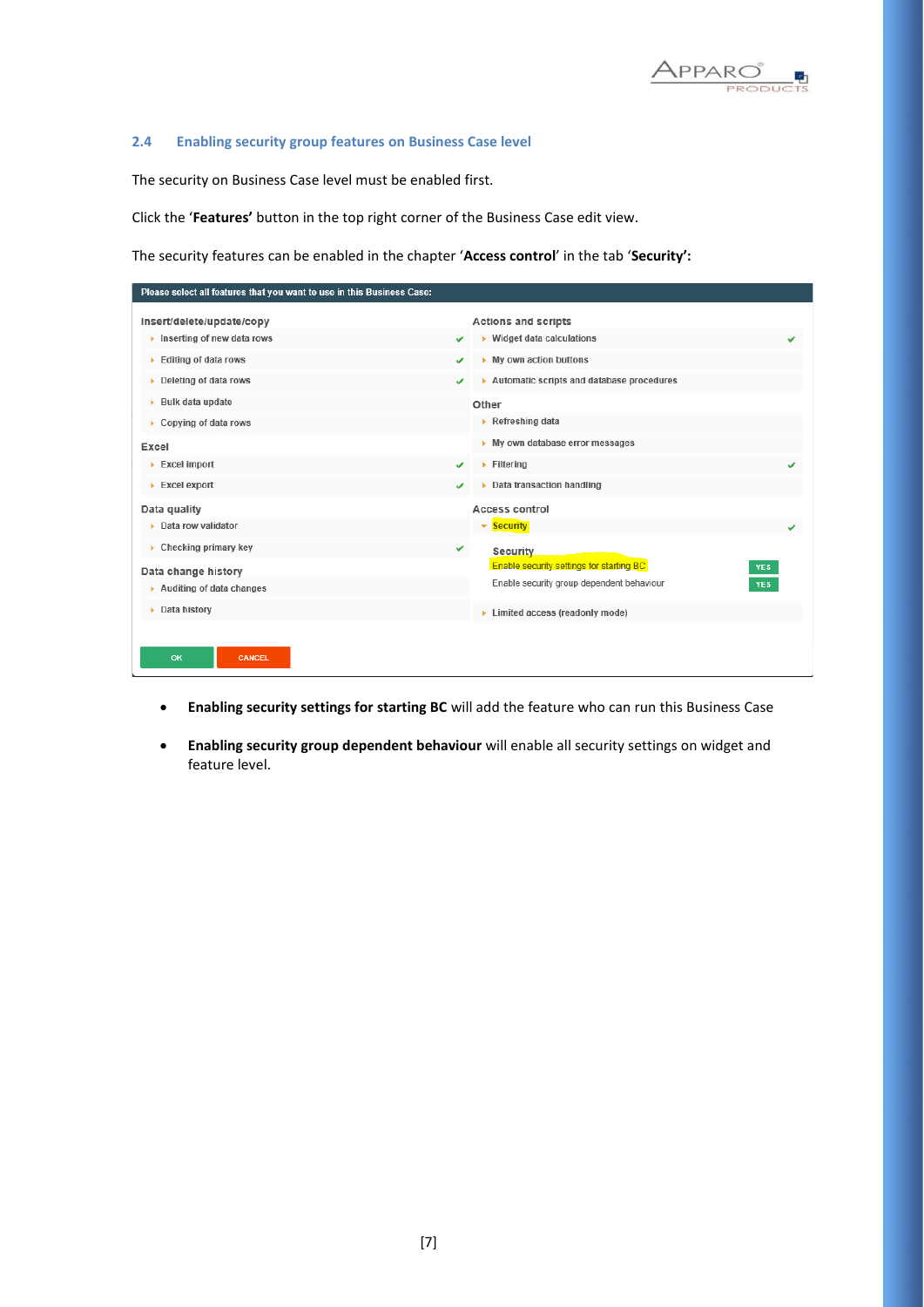

# <span id="page-7-0"></span>2.4.1 "Security" feature / Running a Business Case for special security groups only

Allows to enter security groups separated by commas. It limits the running of the Business Case (whitelist).

| <b>Apparo Demonstration</b>                                                                               | <b>Business Case Designer - SAMPL MASTER PROD LIST</b>                                                                                                                                                                |
|-----------------------------------------------------------------------------------------------------------|-----------------------------------------------------------------------------------------------------------------------------------------------------------------------------------------------------------------------|
| <b>Run</b><br><b>Close</b><br>Save<br>Cancel                                                              | Security                                                                                                                                                                                                              |
| Main settings<br><b>Standard buttons</b><br>Filter data output<br>Variables<br>Inserting of new data rows | Comma separated list of security group names. Only users, who are members<br>Wildcards * and % can be used in group names both representing any numbe<br>controllingEurope etc.<br>Group A, Group B<br>Security group |
| Editing of data rows                                                                                      |                                                                                                                                                                                                                       |
| Delete data rows manually                                                                                 |                                                                                                                                                                                                                       |
| <b>Excel import</b>                                                                                       |                                                                                                                                                                                                                       |
| <b>Excel export</b>                                                                                       |                                                                                                                                                                                                                       |
| <b>Security</b>                                                                                           |                                                                                                                                                                                                                       |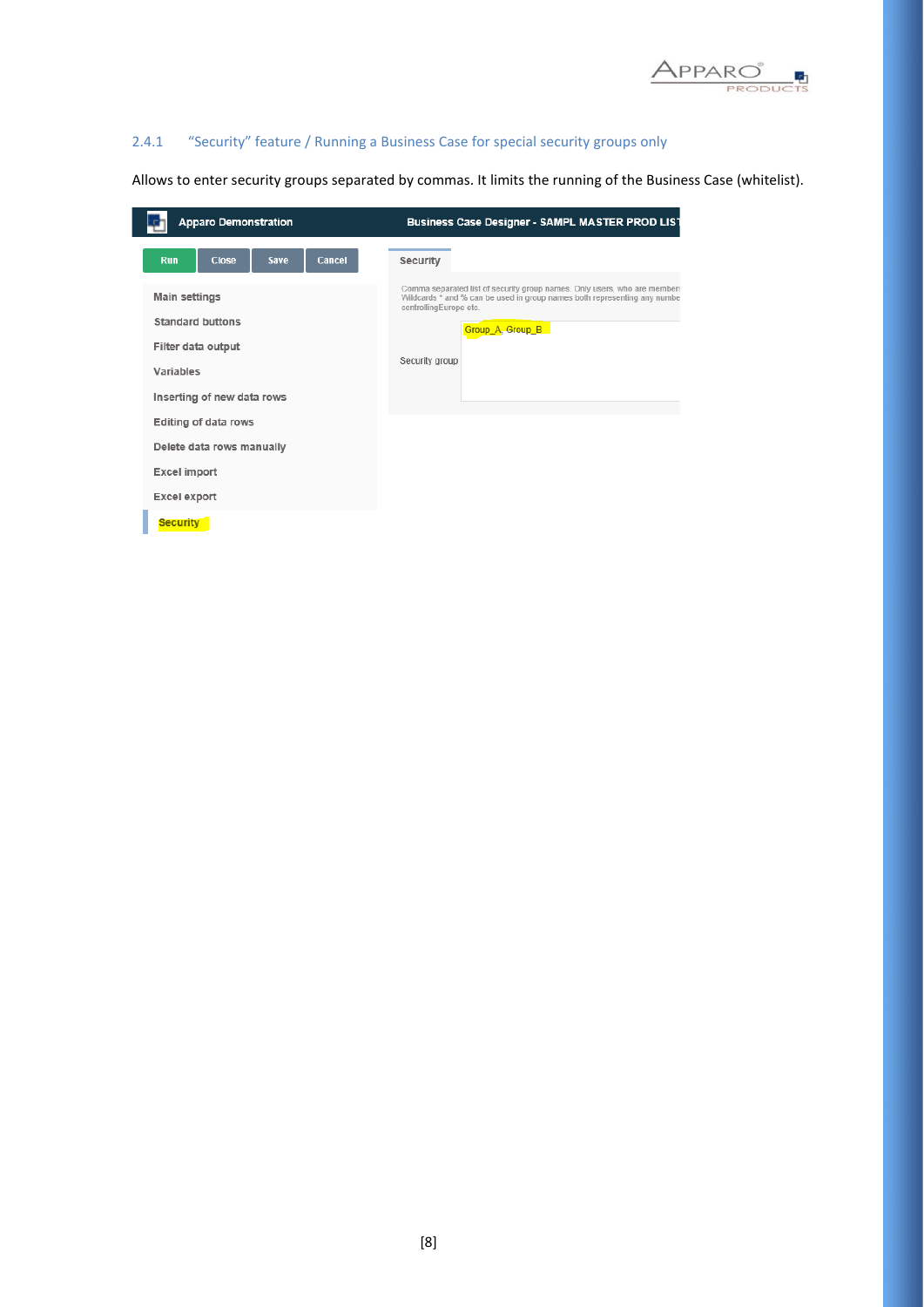

# <span id="page-8-0"></span>2.4.2 "Inserting of new data rows" feature for special user groups only

These settings belog to security group dependent behavior settings and need to be enabled in 'Features' first.

In the most cases you need to specify the security groups that are allowed to use the feature in a separate window.

| <b>Apparo Demonstration</b>                         | Business Case Designer - SAMPL MASTER PROD LIST / SAMPLES - produ<br>Ad                                                                                                                                                                                                    |
|-----------------------------------------------------|----------------------------------------------------------------------------------------------------------------------------------------------------------------------------------------------------------------------------------------------------------------------------|
| <b>Close</b><br>Cancel<br><b>Run</b><br><b>Save</b> | Inserting of new data rows                                                                                                                                                                                                                                                 |
| Main settings                                       | If enabled then insertion of new data rows is possible. In this case an empty data record will be shown under the existing data in the i<br>read-only widgets in the inserting area too. Optional it's possible to enable the insertion feature for some user groups only. |
| <b>Standard buttons</b>                             | Specify settings for security group<br>Insertion of rows is enabled for selected security groups                                                                                                                                                                           |
| Filter data output                                  | after editing area<br>Inserting area is placed                                                                                                                                                                                                                             |
| Variables                                           |                                                                                                                                                                                                                                                                            |
| Inserting of new data rows                          | Inserting area is able to update an already existing data row                                                                                                                                                                                                              |
| Editing of data rows                                |                                                                                                                                                                                                                                                                            |

When clicking the yellow marked link the following window appears:

 $\overline{\phantom{a}}$ 

| <b>Apparo Demonstration</b>                                      | Business Case Designer - SAMPL MASTER PROD LIST / S |
|------------------------------------------------------------------|-----------------------------------------------------|
| <b>Business Case security groups definition - Insert enabled</b> |                                                     |
| <b>Existing security groups</b>                                  |                                                     |
| Security group                                                   |                                                     |
| Demo Group 1                                                     |                                                     |
| Add new security group                                           |                                                     |
| Security group Demo_Group 2                                      | <b>ADD SECURITY GROUP</b><br>$\times$               |
| <b>BACK TO BUSINESS CASE</b>                                     |                                                     |

Here you can add the security groups that are allowed to use this feature.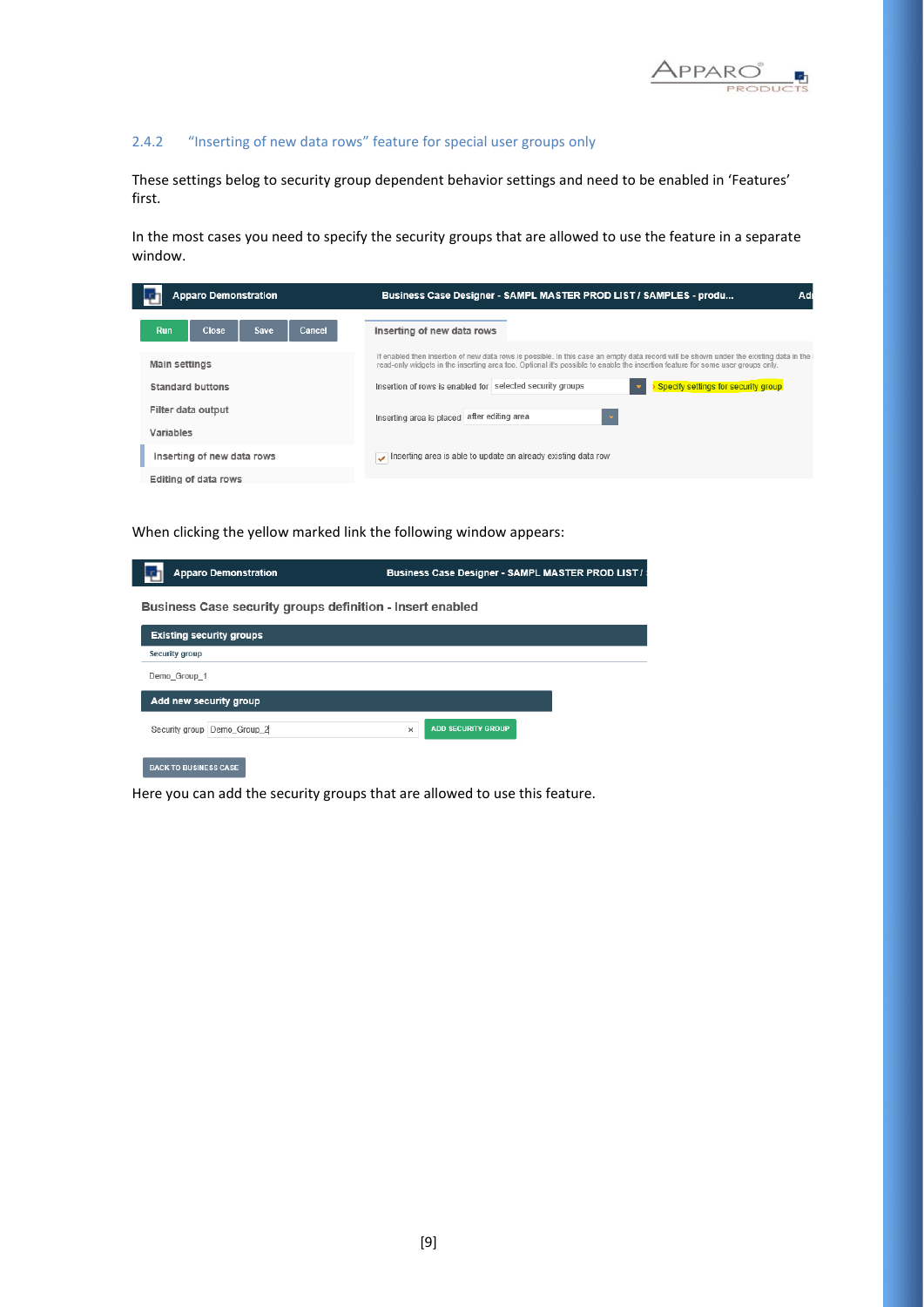

# <span id="page-9-0"></span>2.4.3 "Data output filter" feature depending on security groups

You can enter different output filters for each security group.

| Filter data output                                                                    | <b>n.</b> Feature   |
|---------------------------------------------------------------------------------------|---------------------|
| The SQL filter conditions are filtering data rows of the target table for the output. |                     |
| $ID = 96ID%$                                                                          | $\mathsf{v}$        |
|                                                                                       |                     |
|                                                                                       | <b>SYNTAX CHECK</b> |
| $\leq$<br>$>=$<br>> Security group based filtering                                    |                     |

Entered filters for security groups will not replace but extend the main filter. This can be controlled by the Logical group (AND or OR).

| <b>Existing conditions</b>                                 |                                                                                                       |                |                |
|------------------------------------------------------------|-------------------------------------------------------------------------------------------------------|----------------|----------------|
| Security group                                             | SQL where condition                                                                                   | Logical group  | <b>Actions</b> |
| <b>UserGroupABC</b>                                        | $Group = 'ABC'$                                                                                       | AND            | $\lambda$      |
| <b>Create new condition</b>                                |                                                                                                       |                |                |
| Security group                                             |                                                                                                       |                |                |
| SQL where condition                                        |                                                                                                       | ${\sf V}$<br>3 |                |
| $\bullet$<br>$\pmb{\ast}$<br>Logical group<br>OR<br>$\sim$ | $=$ $\rightarrow$ $\le$ $\rightarrow$<br>$\left  \right $<br>$\sim$<br>$\mathbf{A}$<br>$\blacksquare$ |                |                |
| <b>ADD SECURITY GROUP</b>                                  |                                                                                                       |                |                |
| <b>BACK TO BUSINESS CASE</b>                               |                                                                                                       |                |                |

Output filter SQL condition security groups definition

In this example the filter will be

- **ID=<%ID%> AND Group='ABC'** for the group **UserGroupABC**
- and just **ID=<%ID%>** for all others.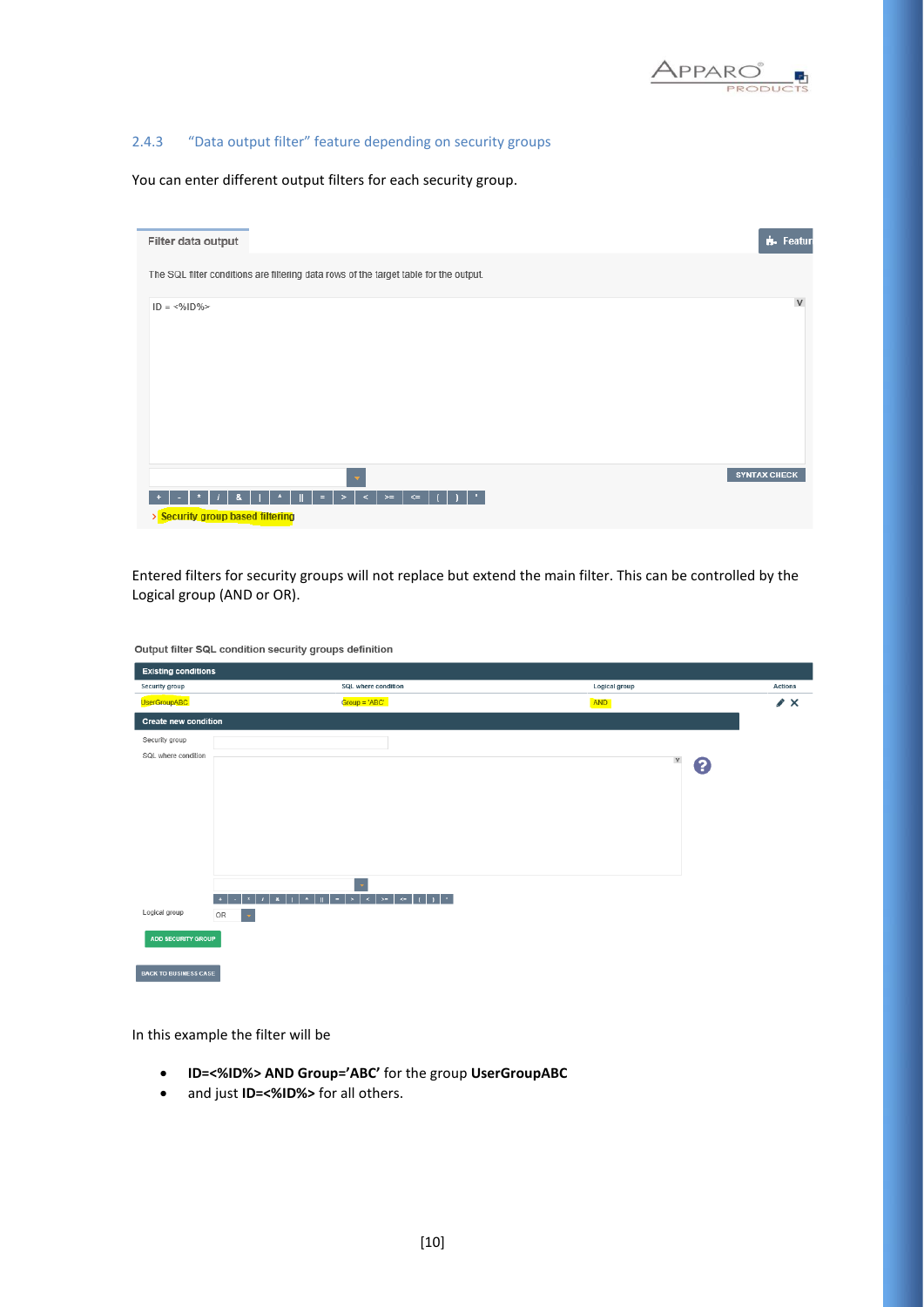

#### <span id="page-10-0"></span>**2.5 Security settings on widget level**

Security settings on Widget level are mainly:

- Settings for hiding or making a Widget read-only
- Default or constant values for different security groups
- Filters on Widget level (when using Lookup or Multiselect Widgets)

| Widget type | Mapping & Other                                                                | <b>Features</b> | Lookup & Dropdown & Multiselect                      |
|-------------|--------------------------------------------------------------------------------|-----------------|------------------------------------------------------|
| Hiding      |                                                                                |                 |                                                      |
|             | Hide this widget in the editing area<br>Hide this widget in the inserting area | all users       |                                                      |
|             | Hide this widget in edit and inserting area for                                | all users       | $\overline{\phantom{a}}$<br>selected security groups |
| Read-only   |                                                                                | specific value  | if variable returns true                             |

Using this setting hides the widget, but only for users who are member of one of the entered user groups. Other users can see the widget.



#### Hide the widget for the selected user groups

Widget security groups definition - Hidden

| × | <b>ADD SECURITY GROUP</b> |  |
|---|---------------------------|--|
|   |                           |  |

**BACK TO WIDGET EDITOR**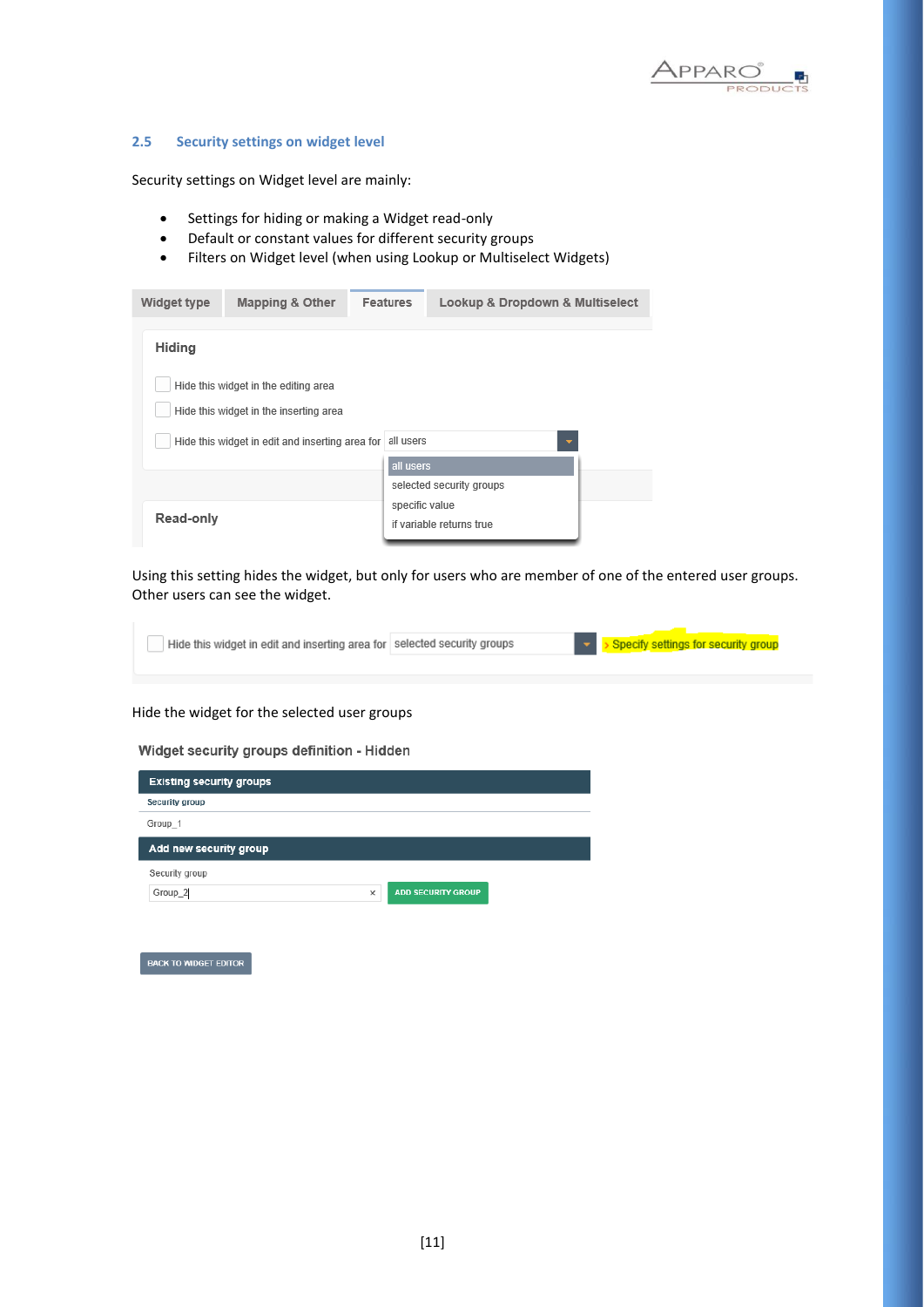

# <span id="page-11-0"></span>2.5.1 Default and constant values depending on security groups

#### Widget settings of database column PRODUCT\_LINE\_ID

| Widget type                     | Mapping & Other                                   | Features        | Lookup & Dropdown & Multiselect                                                                | Visual        | Help texts                | Data output format                                                 |                                                                   |
|---------------------------------|---------------------------------------------------|-----------------|------------------------------------------------------------------------------------------------|---------------|---------------------------|--------------------------------------------------------------------|-------------------------------------------------------------------|
| Column name                     |                                                   | PRODUCT LINE ID |                                                                                                |               | Enable expressions        |                                                                    |                                                                   |
| Default value                   |                                                   |                 |                                                                                                |               |                           | $V_{\text{for}}$ selected security groups                          | Specify settings for security group                               |
| Constant value                  |                                                   |                 | Use constant value in insert case only                                                         |               |                           | Constant value is used only in manual inserts from inserting area. |                                                                   |
|                                 |                                                   |                 |                                                                                                |               |                           | V for selected security groups                                     | > Specify settings for security group<br>$\overline{\phantom{a}}$ |
|                                 |                                                   |                 | Use this constant value if the current user is not a member of the above defined groups/roles. |               |                           |                                                                    |                                                                   |
|                                 |                                                   |                 |                                                                                                |               |                           |                                                                    |                                                                   |
|                                 | Variable for using content in detail BC           |                 |                                                                                                |               |                           |                                                                    |                                                                   |
|                                 |                                                   |                 |                                                                                                |               |                           |                                                                    |                                                                   |
| OK                              | CANCEL                                            |                 |                                                                                                |               |                           |                                                                    |                                                                   |
|                                 | Widget security groups definition - Default value |                 |                                                                                                |               |                           |                                                                    |                                                                   |
| <b>Existing security groups</b> |                                                   |                 |                                                                                                |               |                           |                                                                    |                                                                   |
| Security group                  |                                                   |                 |                                                                                                | Default value |                           |                                                                    | Action                                                            |
| Group_1                         |                                                   |                 |                                                                                                | Value_1       |                           |                                                                    | $\times$                                                          |
| Add new security group          |                                                   |                 |                                                                                                |               |                           |                                                                    |                                                                   |
| Security group                  |                                                   |                 | Default value                                                                                  |               |                           |                                                                    |                                                                   |
| Group_2                         |                                                   |                 | <%VARIABLE 1%>                                                                                 | ×             | <b>ADD SECURITY GROUP</b> |                                                                    |                                                                   |

# BACK TO WIDGET EDITOR

You can enter different value for each used security group, variables are allowed.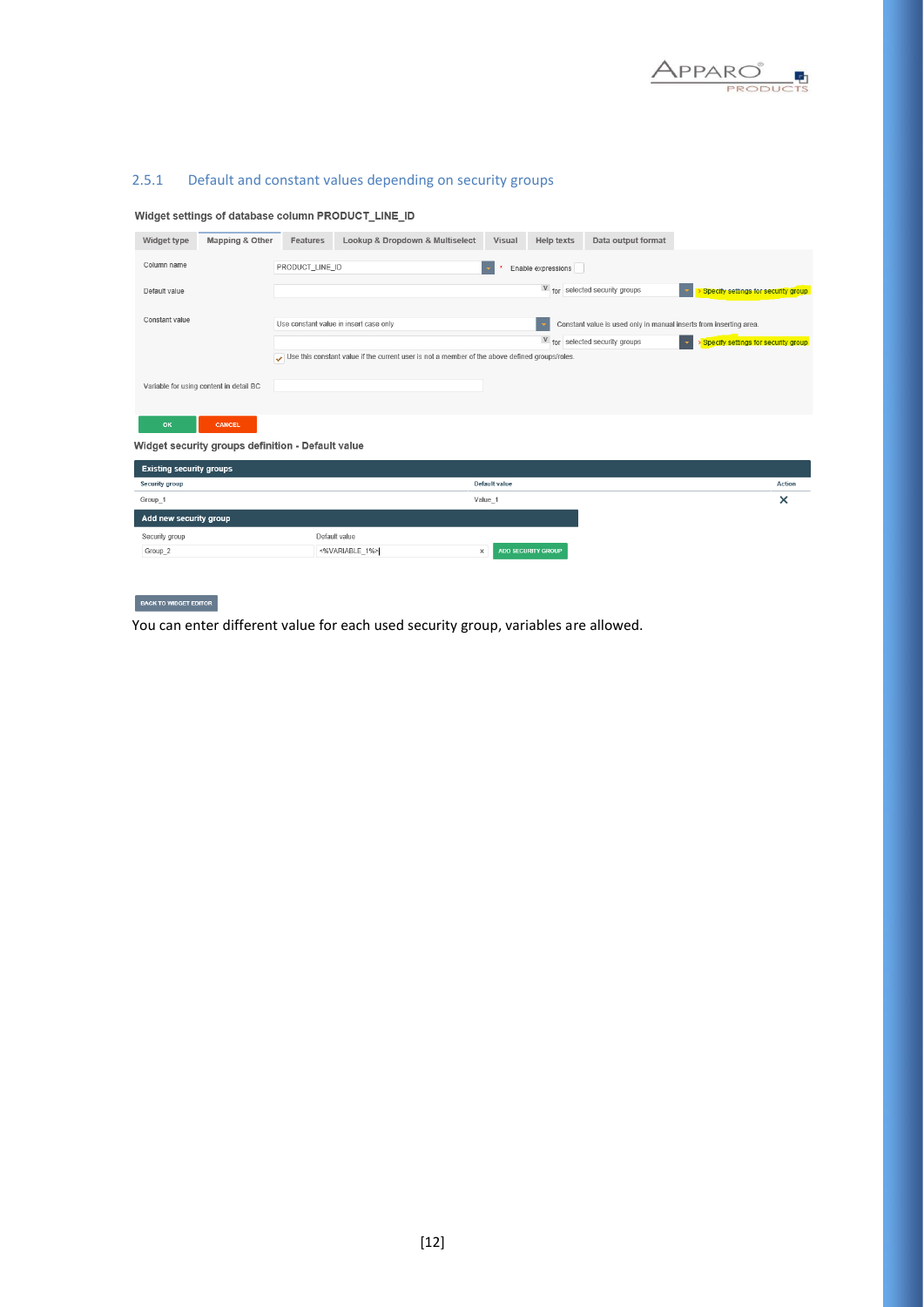

# <span id="page-12-0"></span>2.5.2 Showing widget / readonly widget depending on security groups

You can control the widget behaviour using the "Features" tab of the widget:

# Widget settings of database column ID\_COLOUR

| <b>Hiding</b><br>Hide this widget in the editing area<br>Hide this widget in the inserting area<br>all users<br>Hide this widget in edit and inserting area for<br>all users<br>selected security groups<br>specific value<br><b>Read-only</b><br>if variable returns true<br>Read-only in edit and inserting area for all users<br>Read-only in edit area for all users<br>Read-only in inserting area all users | <b>Widget type</b> | <b>Mapping &amp; Other</b> | <b>Features</b> | <b>Visual</b> | <b>Help texts</b> | Data output format |
|-------------------------------------------------------------------------------------------------------------------------------------------------------------------------------------------------------------------------------------------------------------------------------------------------------------------------------------------------------------------------------------------------------------------|--------------------|----------------------------|-----------------|---------------|-------------------|--------------------|
|                                                                                                                                                                                                                                                                                                                                                                                                                   |                    |                            |                 |               |                   |                    |
|                                                                                                                                                                                                                                                                                                                                                                                                                   |                    |                            |                 |               |                   |                    |
|                                                                                                                                                                                                                                                                                                                                                                                                                   |                    |                            |                 |               |                   |                    |
|                                                                                                                                                                                                                                                                                                                                                                                                                   |                    |                            |                 |               |                   |                    |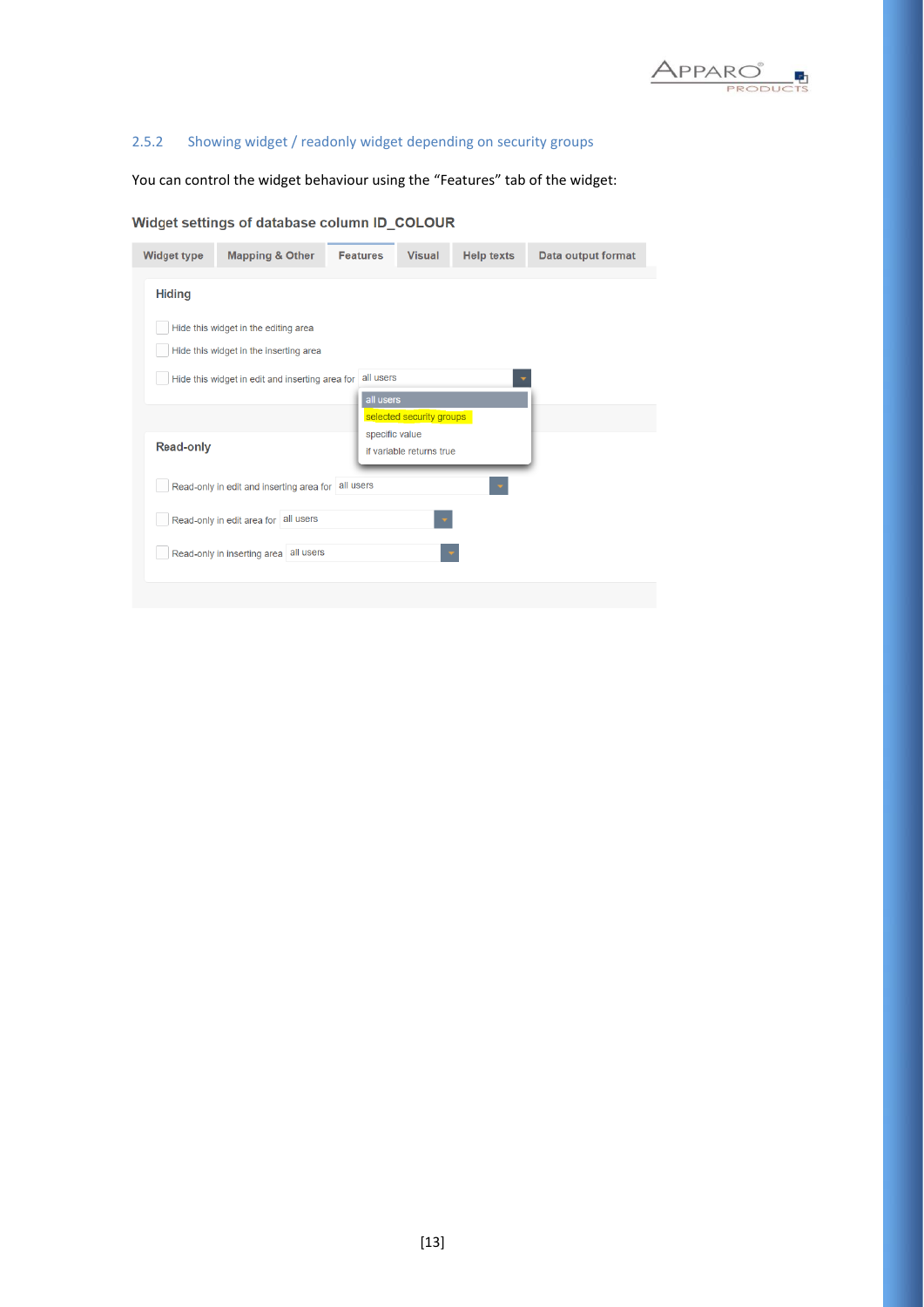

#### <span id="page-13-0"></span>**2.6 Retrieving the current user security groups in a variable**

For debug and other purposes, it can be useful to know all user groups of the current user. The variable can be output, for example in the header, or further processed for other purposes, e.g. in variables or in filters.

#### **Query the security groups in a Script variable:**

```
var groups = afe.getGroupsByRegex('.*'); 
var result = 'Security groups of the current user: '; 
for(var i = 0; i < groups.length; i++) {
  var group = groups[i]; 
 result = result + group + \prime, \prime;
} 
// returning a string with all security groups of the current user
result;
```
#### <span id="page-13-1"></span>**2.7 User based security without groups**

To maintain a user based security without groups you will need a user rights table and SQL- & Script variables.

The user rights table contains the user login, the Business Case ID and the rights (read, write, …)

Example:

We set a widget to read-only for all users if a variable returns 'true'.

Widget settings of database column PRODUCT\_LINE\_ID

| Widget type | Mapping & Other                                                                                | Features | Lookup & Dropdown & Multiselect |               | <b>Visual</b> | <b>Help texts</b> | Data output format |
|-------------|------------------------------------------------------------------------------------------------|----------|---------------------------------|---------------|---------------|-------------------|--------------------|
|             |                                                                                                |          |                                 |               |               |                   |                    |
| Hiding      |                                                                                                |          |                                 |               |               |                   |                    |
|             | Hide this widget in the editing area                                                           |          |                                 |               |               |                   |                    |
|             | Hide this widget in the inserting area                                                         |          |                                 |               |               |                   |                    |
|             | $\blacktriangleright$ Hide this widget in edit and inserting area for if variable returns true |          |                                 | Variable name |               | <%CHECK_USER%>    | V                  |

Now we need a script variable that returns always true, except for those who have edit rights.

```
Script body:
```

```
var x='true';
var check=afe.executeSql('select count(*) from MySecurityTable 
where user_login = <%USER_LOGIN%> and bc_id =<%CURRENT_BC_ID%> and right="EDIT"');
if ( check > 0)
{ x='false';}
x;
```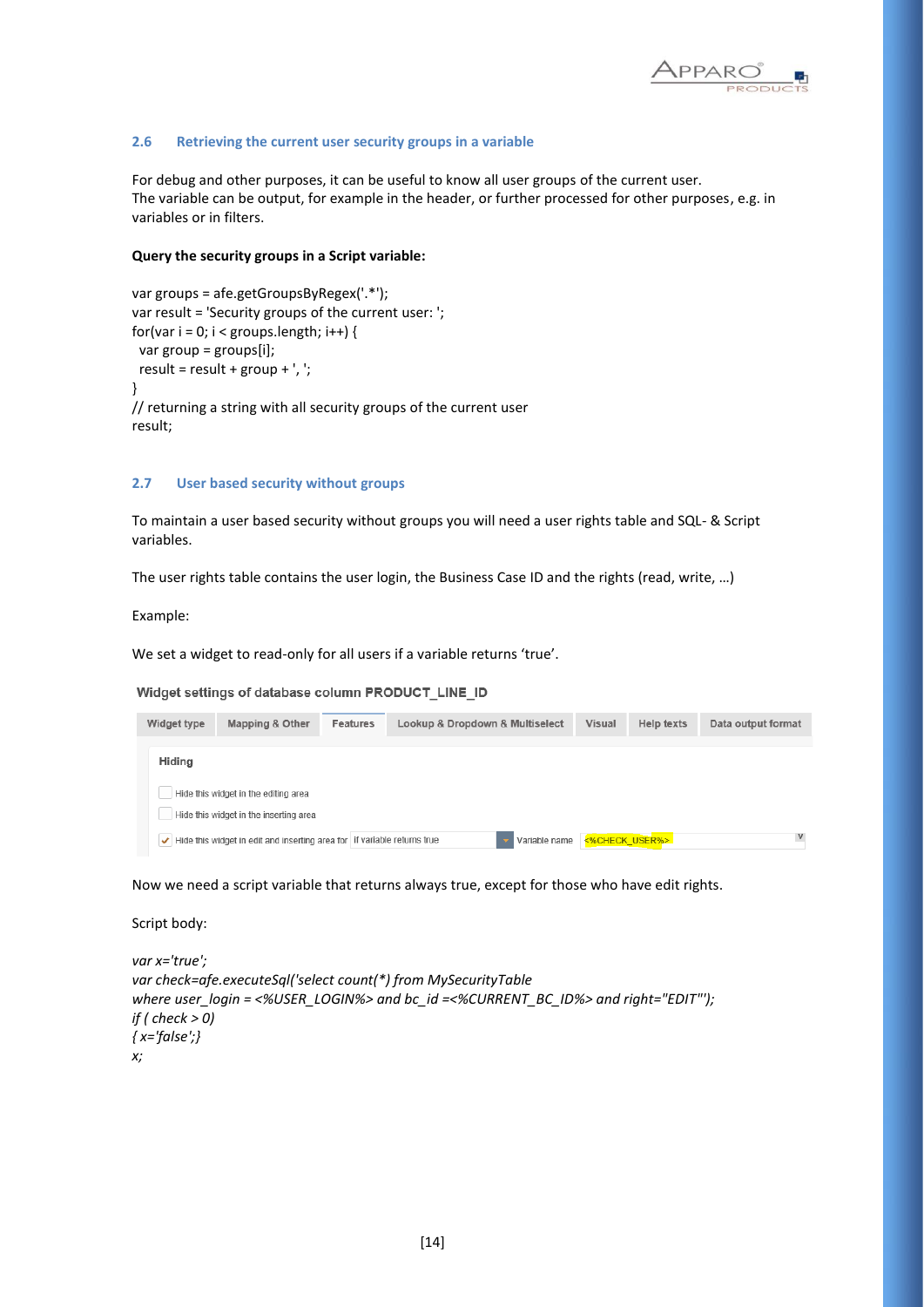

| <b>Script body</b>           |                                                                                                                                                                                                                                                                                |
|------------------------------|--------------------------------------------------------------------------------------------------------------------------------------------------------------------------------------------------------------------------------------------------------------------------------|
| Script language : javascript |                                                                                                                                                                                                                                                                                |
|                              | You can see a detailed JavaScript language description including examples by clicking the question mark icon placed next to the editor.                                                                                                                                        |
|                              |                                                                                                                                                                                                                                                                                |
|                              | Attention: If you want to use a Apparo variable in Javascript that contains text then you must use it in quotes,<br>for example: string.replace ('<\TEXT1\})', '<\TEXT2\}', 'text') If a script variable must return value true or false then it must be a string like 'true'. |
| 1<br>var x='true';           |                                                                                                                                                                                                                                                                                |
| 2<br>з                       | var check=afe.executeSql('select count(*) from MySecurityTable<br>where user login = <%USER LOGIN%> and bc id =<%CURRENT BC ID%> and right="EDIT"');                                                                                                                           |
| 4<br>if $( check > 0)$       |                                                                                                                                                                                                                                                                                |
| 5<br>$\{ x='false': \}$      |                                                                                                                                                                                                                                                                                |
| -6<br>K;                     |                                                                                                                                                                                                                                                                                |
| 7                            |                                                                                                                                                                                                                                                                                |
| 8<br>э                       |                                                                                                                                                                                                                                                                                |
| 10                           |                                                                                                                                                                                                                                                                                |
| 11                           |                                                                                                                                                                                                                                                                                |
| 12                           |                                                                                                                                                                                                                                                                                |
| 13                           |                                                                                                                                                                                                                                                                                |
| 14<br>15                     |                                                                                                                                                                                                                                                                                |
| 16                           |                                                                                                                                                                                                                                                                                |
| 17                           |                                                                                                                                                                                                                                                                                |
| 18                           |                                                                                                                                                                                                                                                                                |
| 19<br>20                     |                                                                                                                                                                                                                                                                                |
|                              |                                                                                                                                                                                                                                                                                |
| <b>SYNTAX CHECK</b>          |                                                                                                                                                                                                                                                                                |
|                              |                                                                                                                                                                                                                                                                                |
| <b>Verification OK</b>       |                                                                                                                                                                                                                                                                                |

The used SQL statement returns a number > 0 and the used script variable is not longer 'true' and becomes editable.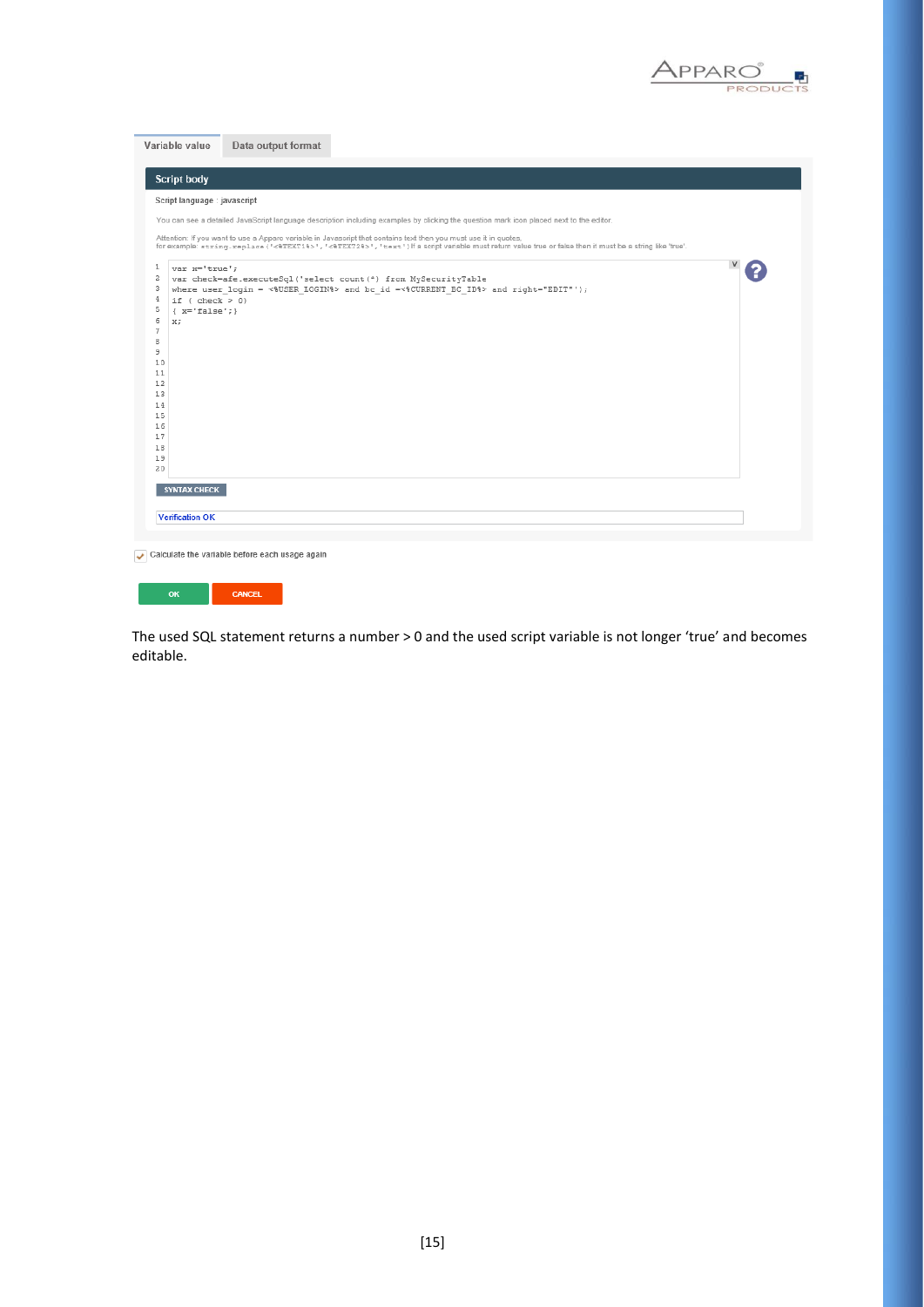

#### <span id="page-15-0"></span>**2.8 E-Mail import security (EIBC)**

The import of e-mail attachments is using its own security system and settings.

It can't use the security system of the used Businesss Intelligence system because at this time no user is logged in the BI system.

#### <span id="page-15-1"></span>2.8.1 eMail security system

|                                                       | Apparo Configuration Manager 3.779 |                                        |                                     |  |  |  |
|-------------------------------------------------------|------------------------------------|----------------------------------------|-------------------------------------|--|--|--|
| File<br><b>Windows Services</b>                       |                                    |                                        |                                     |  |  |  |
| <b>E</b> Save<br><b>Test Configuration</b><br>$\circ$ | $\bullet$<br>Start Apparo          | Show Application server Log<br>$\odot$ |                                     |  |  |  |
| Configuration                                         | Name                               |                                        | Value                               |  |  |  |
| Architecture                                          | eMail security system              |                                        | The same as the web security system |  |  |  |
| Application server                                    |                                    |                                        |                                     |  |  |  |
| File system paths<br>a.                               |                                    |                                        |                                     |  |  |  |
| a.<br>Web security system                             |                                    |                                        |                                     |  |  |  |
| eMail security system<br>4                            |                                    |                                        |                                     |  |  |  |
| Repository                                            |                                    |                                        |                                     |  |  |  |
| License key                                           |                                    |                                        |                                     |  |  |  |
|                                                       |                                    |                                        |                                     |  |  |  |
|                                                       |                                    |                                        |                                     |  |  |  |
|                                                       |                                    |                                        |                                     |  |  |  |
|                                                       |                                    |                                        |                                     |  |  |  |

This only applies when using the feature 'Excel import via E-Mail' (EIBC), this feature is not using the authentication system of the underlying BI system and users do not require a BI user license.

#### <span id="page-15-2"></span>2.8.2 Security settings of e-mail connections

When setting up the e-mail address that receives the e-mails for the import of attachments, you can enter here a comma separated white list of trusted e-mail servers.

| <b>Apparo Demonstration</b> |                                                                                                      | <b>Email connection configuration - EMail</b>                                                                                                    |
|-----------------------------|------------------------------------------------------------------------------------------------------|--------------------------------------------------------------------------------------------------------------------------------------------------|
| <b>Basic settings</b>       |                                                                                                      |                                                                                                                                                  |
| Connection name             | EMail<br>The email connection name is the name that will be used in all email Import Business Cases. |                                                                                                                                                  |
| Email address               | gsdemo@apparo.solutions                                                                              | ٠<br>Only emails sent to this address will be processed and the address will be used for information messages sent to the original email sender. |
| Trusted email servers       | 192.168.0.199, imap.apparo.solutions                                                                 | Commo canarated list of SMTP carver domain names or IP addresses. If you don't leave this field blank, then only emails received from the su     |

E-Mails received from others sources will be ignored. If left empty, all e-mails are trusted.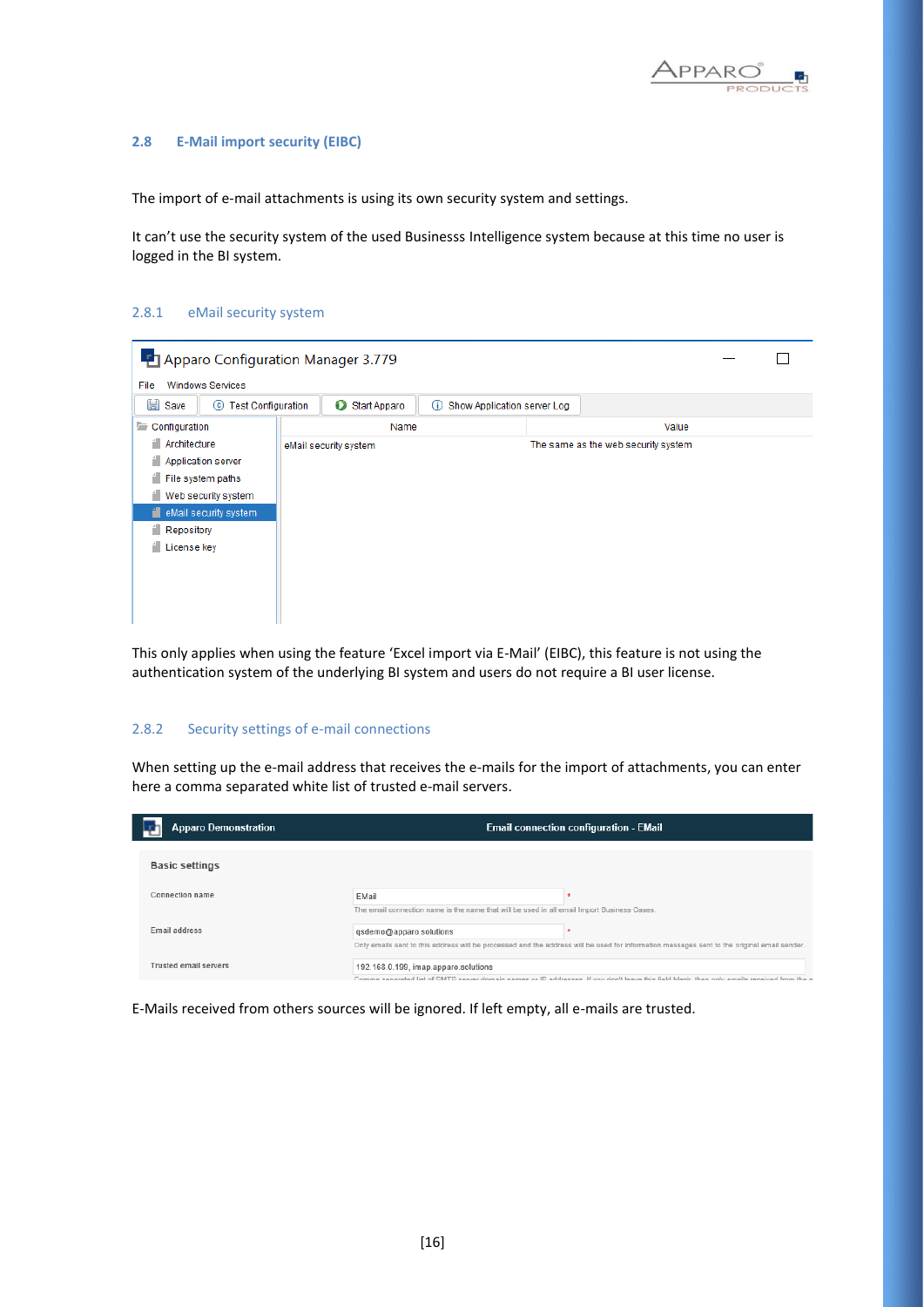

#### <span id="page-16-0"></span>2.8.3 Email import group security settings

E-Mail import Business Cases are containing all settings for the import of email attachments, each can have different email import groups.

| <b>Apparo Demonstration</b>                                                      | Business Case Designer - Email Import Business Case (EIBC) / Emai |
|----------------------------------------------------------------------------------|-------------------------------------------------------------------|
| Email import group settings                                                      |                                                                   |
| <b>Business Cases</b><br><b>Main group settings</b>                              | <b>Email texts</b><br>Security                                    |
|                                                                                  |                                                                   |
| Allowed email sender addresses                                                   | *@apparo.*                                                        |
|                                                                                  |                                                                   |
|                                                                                  |                                                                   |
|                                                                                  |                                                                   |
| Security keywords                                                                | <%EMAIL_KEYWORDS%>                                                |
| Email confirmation required                                                      | ✔                                                                 |
| Confirmation reply must come within                                              | 15<br>minutes                                                     |
| Check if the email address of the sender is defined in the local security system | $\checkmark$                                                      |
| Authorized security groups                                                       | GROUP_1, GROUP_2                                                  |
|                                                                                  |                                                                   |
| <b>Business Case limited access</b>                                              | No limitation (default)<br>✓                                      |
|                                                                                  | Limited for all                                                   |
|                                                                                  | Limited for variable value                                        |

Each group contains the settings to import one or several attachements.

#### **Allowed email sender addresses**

Comma separated white list of allowed sender addresses. Placeholders (\*,?) are allowed. [\\*@apparo.\\*](mailto:*@apparo.*) means all senders from apparo.AnyTopLevelDomain is accepted.

#### **Security keywords**

A list of comma separated words that every email has to contain in the subject or body. If any of them is missing, the email will be rejected. Leave it empty if you don't want to use this feature. Variables are not allowed

#### **Email confirmation required**

Sends a confirmation e-mail to the sender of an e-mail to ensure the origin.

#### **Confirmation reply must come within minutes**

Timeframe within the confirmation e-mail must be replied, otherwise the import will be rejected.

#### **Check if the email address of the sender is defined in the local security system**

Rejects the email if the sender is not defined

#### **Authorized security groups**

Contains a list of security groups that are allowed to use this import group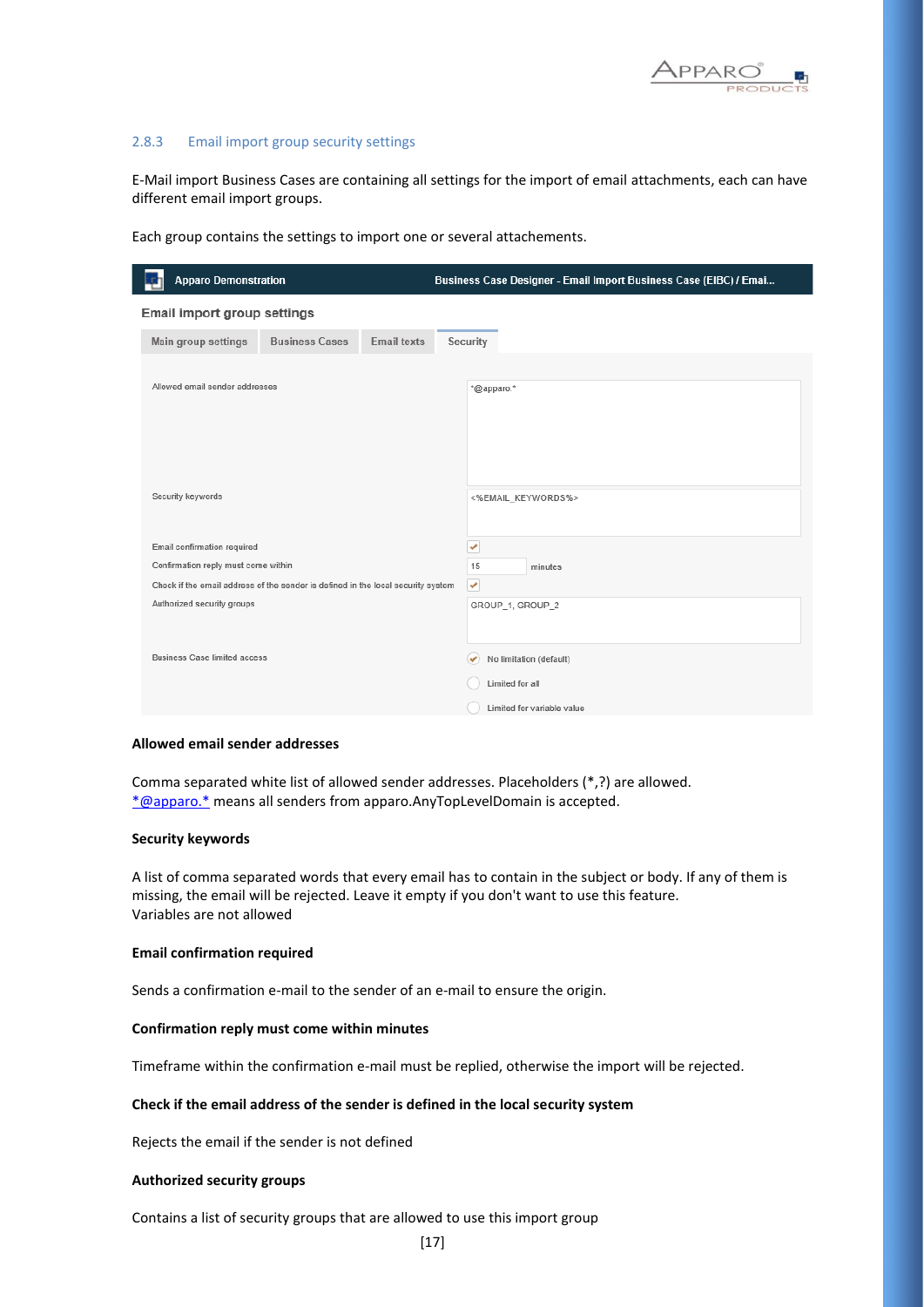

# <span id="page-17-0"></span>**3 Designer user security**

It is possible to restrict the access/usage in the Apparo Designer.

# <span id="page-17-1"></span>**3.1 Security hierarchy**

The security is hierarchically organized.

From top to bottom:

- Security settings on **client** level
- Security settings on **folder** level
- Security settings on **database connection** level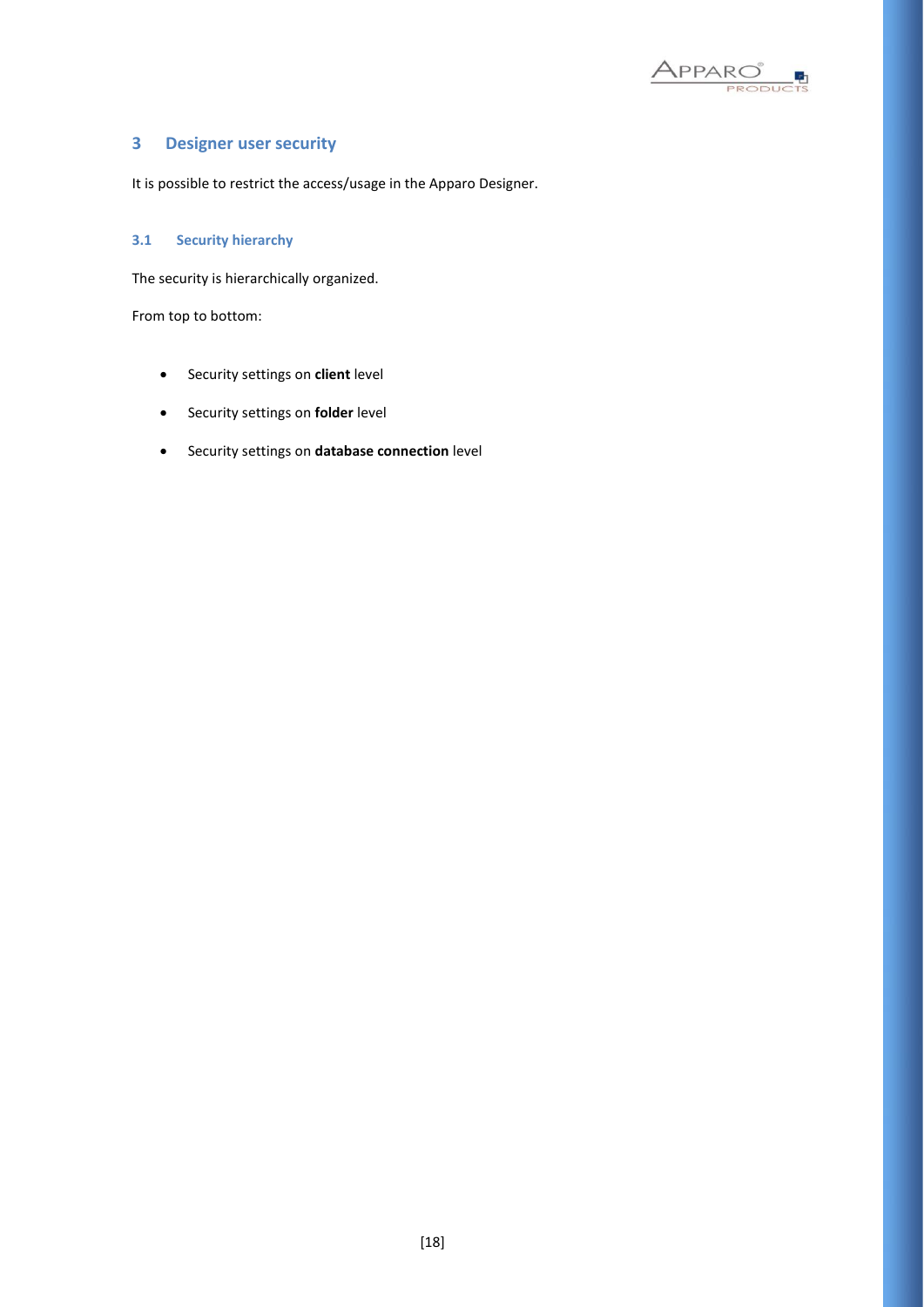

#### <span id="page-18-0"></span>**3.2 Security on client level**

**OK** 

Defines restrictions for accessing secured parts of Apparo designer of a client.

Only members of the listed security groups will be able to access the particular functions.

**If no access rights are defined, the access to function is unrestricted for all designer users.**

**Apparo Client Administrator:** Has unrestricted access to all features of this client **Apparo Connection Administrator:** Can create, edit and delete database and email server connections **Apparo Designer:** Manages Business Cases - can create, delete and edit Business Cases and folders

**Apparo Import & Export Administrator:** Can import and export Business Cases and connections

| <u>Effici commita sebaratea ist of security dioabs in each Upbard role.</u> |                                                  |
|-----------------------------------------------------------------------------|--------------------------------------------------|
| Apparo Client Administrator                                                 | ADMIN System Administrator                       |
| Apparo Connection Administrator                                             | ADMIN System Administrator                       |
| Apparo Designer                                                             | ADMIN System Administrator, DEMO System Designer |
| Apparo Import & Export Administrator                                        | ADMIN System Administrator                       |
| Apparo Portal Administrator                                                 | ADMIN System Administrator, DEMO System Designer |
|                                                                             |                                                  |

Enter comma separated list of security groups for each Apparo role:

Hint: Apparo Portal Administrator is available in Stand-alone version only

CANCEL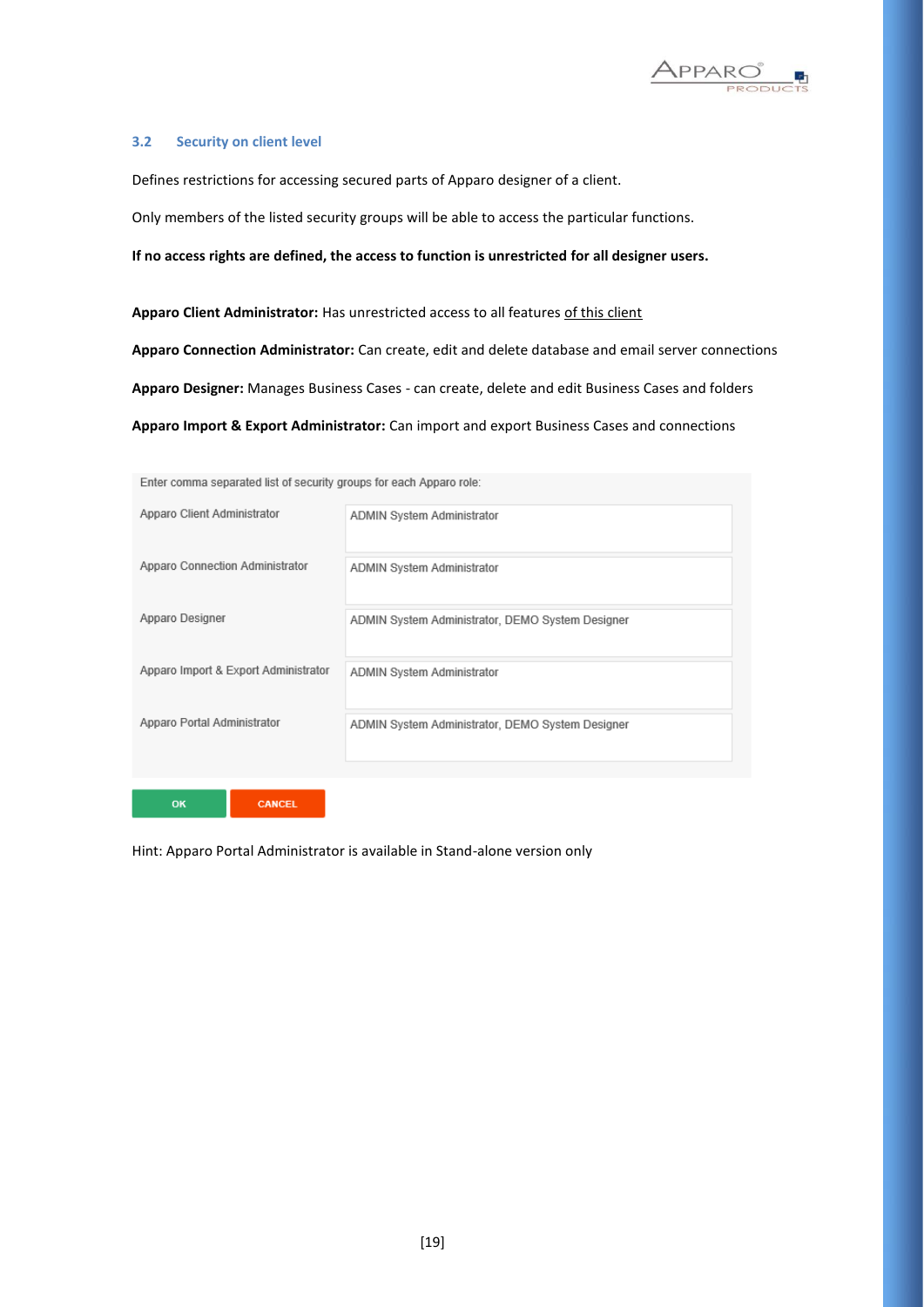

# <span id="page-19-0"></span>**3.3 Security on database connection level**

You can define what group of designers can use a database connection or not.

|      | <b>Apparo Demonstration</b>                                                                                                         |               |           |                                                                                                                                                                                                                   |                 | Database connection configuration |
|------|-------------------------------------------------------------------------------------------------------------------------------------|---------------|-----------|-------------------------------------------------------------------------------------------------------------------------------------------------------------------------------------------------------------------|-----------------|-----------------------------------|
| Main |                                                                                                                                     | Advanced      | Variables | Automatic tables/columns creation                                                                                                                                                                                 | <b>Security</b> |                                   |
|      |                                                                                                                                     |               |           | If not everybody should be able to use this database connection then it is possible to restrict access to specific designer users.<br>Add all security groups that must be able to use this database connections. |                 |                                   |
|      | If this settings remains empty then everybody can use this database connection.<br>Security groups<br>Admin Group A, Administrators |               |           |                                                                                                                                                                                                                   |                 |                                   |
|      |                                                                                                                                     |               |           |                                                                                                                                                                                                                   |                 |                                   |
| OK   |                                                                                                                                     | <b>CANCEL</b> |           |                                                                                                                                                                                                                   |                 |                                   |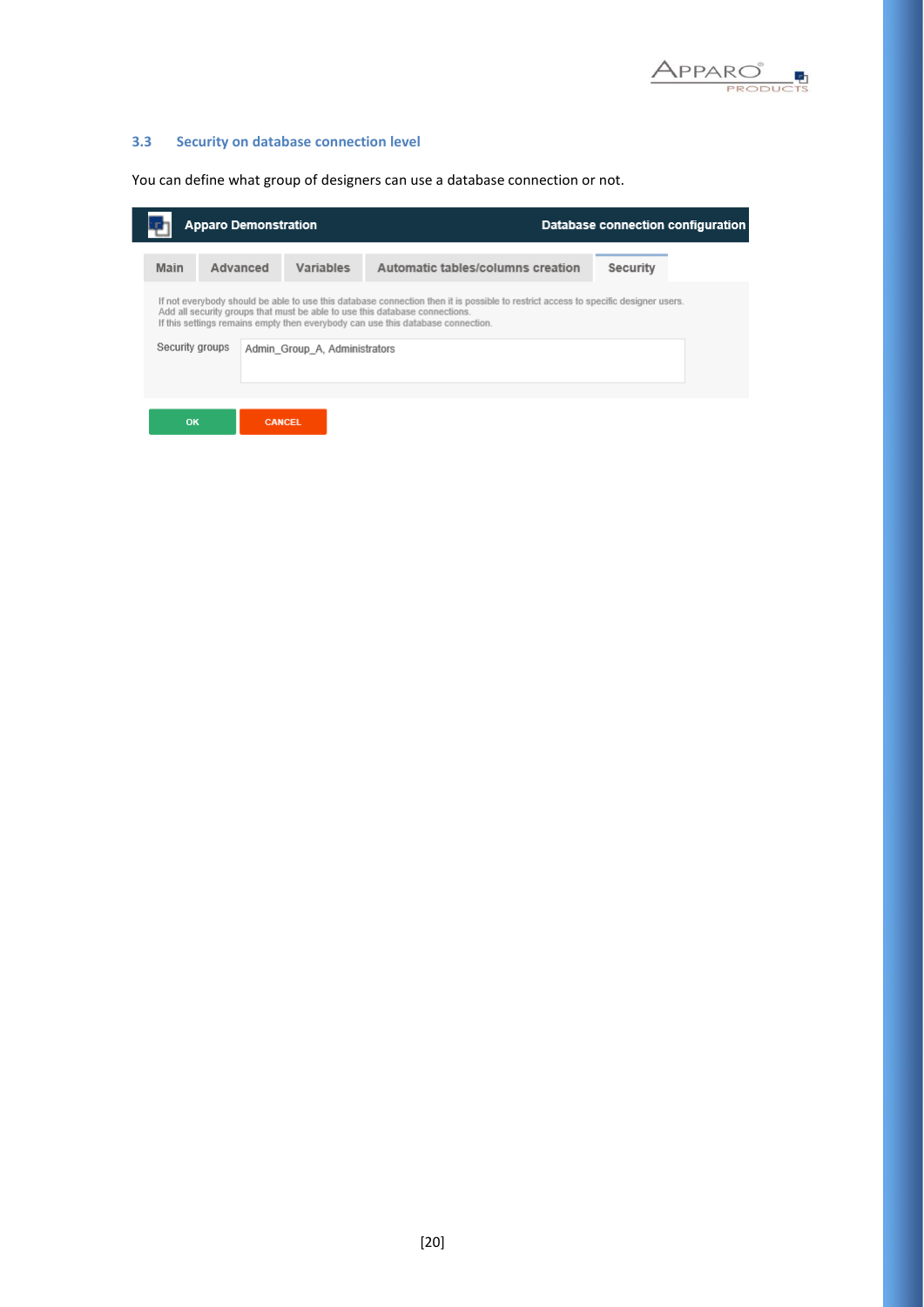

#### <span id="page-20-0"></span>**3.4 Folder security**

Select the folder and click 'Edit' to open the folder properties:

| $+$ New       | $\blacktriangleright$ Edit   |  |
|---------------|------------------------------|--|
|               | <b>Business Case Folders</b> |  |
| Demonstration |                              |  |
|               | Master Data (MDM)            |  |
|               | <b>Form</b> test             |  |
|               | <b>F</b> Planning            |  |

Depending on the given rights, the user can:

- **See and open** folders and subfolders
- **Edit and delete** folder and its contents (subfolders, business cases)
- **Running Business Cases** or not of this folder
- **Making Business Cases read-only** for this folder

#### **Folder properties:**

|                                                                                                   | Settings of this Business Case folder Master Data (MDM) |  |  |  |  |  |
|---------------------------------------------------------------------------------------------------|---------------------------------------------------------|--|--|--|--|--|
|                                                                                                   |                                                         |  |  |  |  |  |
| Name of this Business Case folder                                                                 | Master Data (MDM)                                       |  |  |  |  |  |
| Description of this Business Case folder                                                          |                                                         |  |  |  |  |  |
|                                                                                                   |                                                         |  |  |  |  |  |
| Necessary security group to see and open this folder                                              | Securtiy_Group_A                                        |  |  |  |  |  |
|                                                                                                   |                                                         |  |  |  |  |  |
| Necessary security group to edit/delete this folder                                               | Securtiy_Group_B                                        |  |  |  |  |  |
|                                                                                                   |                                                         |  |  |  |  |  |
| Necessary security group for running the included<br>Business Cases of this folder and subfolders | Securtiy_Group_C                                        |  |  |  |  |  |
|                                                                                                   |                                                         |  |  |  |  |  |
| Necessary security groups with limited access to<br>Business Cases of this folder and subfolders  | Securtiy_Group_D                                        |  |  |  |  |  |
|                                                                                                   |                                                         |  |  |  |  |  |
|                                                                                                   |                                                         |  |  |  |  |  |
| OK<br>CANCEL                                                                                      |                                                         |  |  |  |  |  |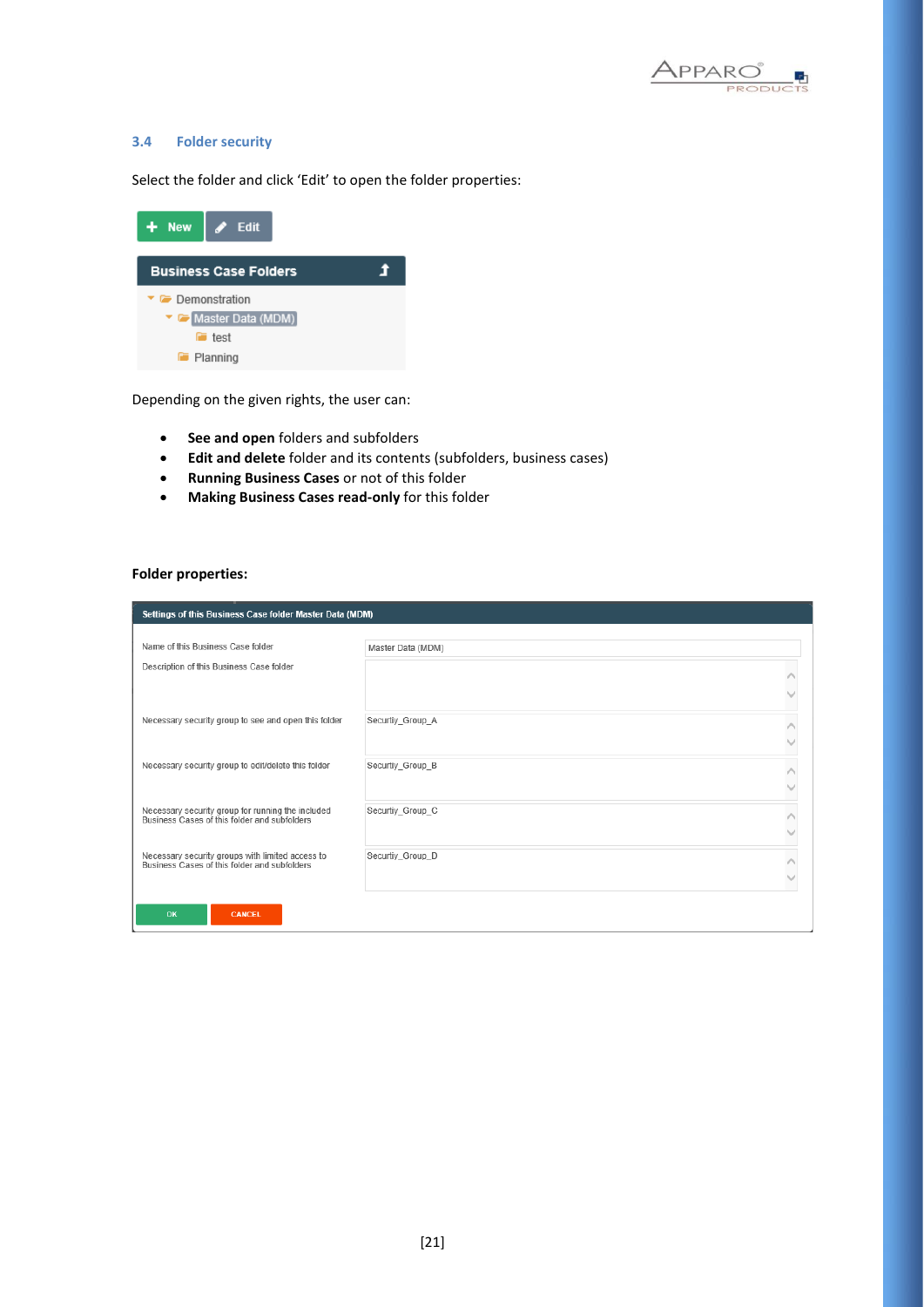

# <span id="page-21-0"></span>**4 System administrator user security**

The **Apparo Configuration Manager** contains an important security setting that is defining the name of the security group for **System Administrators**.

You can open it using the Windows Start

… or jumping into [APPARO HOME]\FastEdit\cm and starting cm.bat or cm.sh